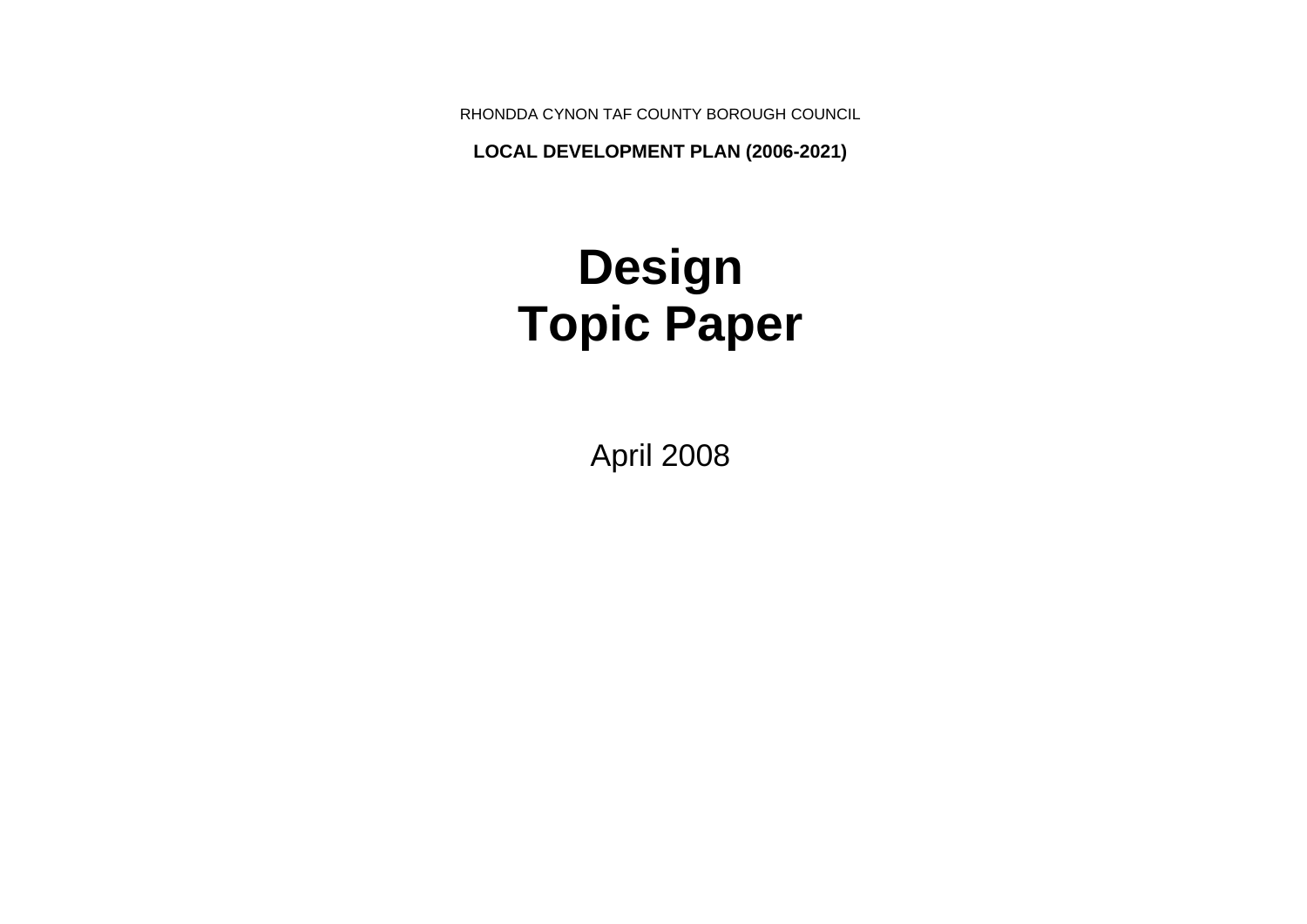# **Contents**<br>
Page

| Introduction                               | 1              |
|--------------------------------------------|----------------|
| <b>National Policy Context</b>             | 2 <sup>1</sup> |
| <b>Local Policy Context</b>                |                |
| Key Issues in Rhondda Cynon Taf            | 3              |
| <b>Preferred Strategy</b>                  |                |
| <b>Draft Local Development Plan Policy</b> | 9              |
| <b>Further Advice</b>                      | 21             |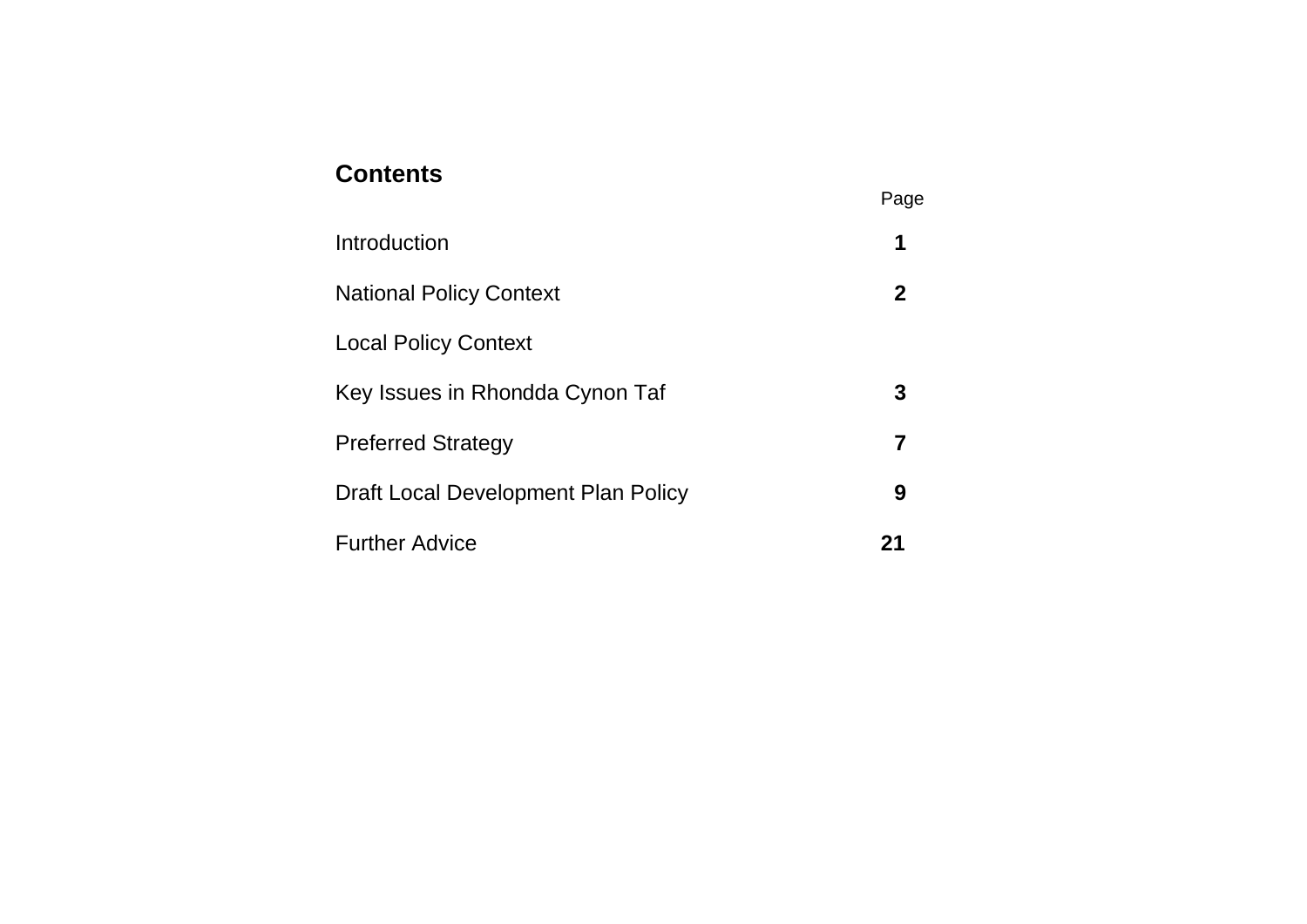#### **BACKGROUND**

In January 2007 the Council issued for public consultation the Local Development Plan: Preferred Strategy. The Strategy was the first stage of the new statutory local development plan (LDP).

The next stage in the plan making process is the production of a deposit draft LDP. In order to ensure the soundness of the emerging LDP and transparency in the plan making process, the Council has produced a series of topic papers.

The topic papers address the main area of policy to be considered in the LDP. **It should be stressed that these papers are a starting point for policy development, through the sustainability appraisal process and as the Council's evidence base develops, emerging LDP policy will evolve and be refined.**

# **1. INTRODUCTION**

The quality of the built environment impacts on everyone's lives, streets are after all the stages on which we live out our lives they are key to our cultural identity and raising the quality of design of new developments across the County Borough and regenerating existing areas are key objectives for the Council.

In order to do this the topic paper will outline:

The policy context for Design, including a explanation of national, regional and local policy;

- Key Issues in Rhondda Cynon Taf, which relate specifically to Design
- Preferred Strategy, policy in respect of Design, representations to the Strategy and proposed policy response, and
- Draft LDP Policy, which provides a policy context for design

# **2. NATIONAL POLICY CONTEXT**

People, Places, Futures – The Wales Spatial Plan (adopted 2004)

The Wales Spatial Plan, provides a framework for the future spatial development of Wales. Rhondda Cynon Taf along with the neighbouring authorities of Cardiff, Bridgend, Merthyr Tydfil, Caerphilly and the Vale of Glamorgan has been identified as part of the South East – Capital Network Zone. The vision for the Capital Network is:

"An innovative skilled area offering a high quality of life – international yet distinctively Welsh. It will compete internationally be increasing its global viability through stronger links between the Valleys and the coast and the UK and Europe, helping spread prosperity within the area and benefiting other parts of Wales".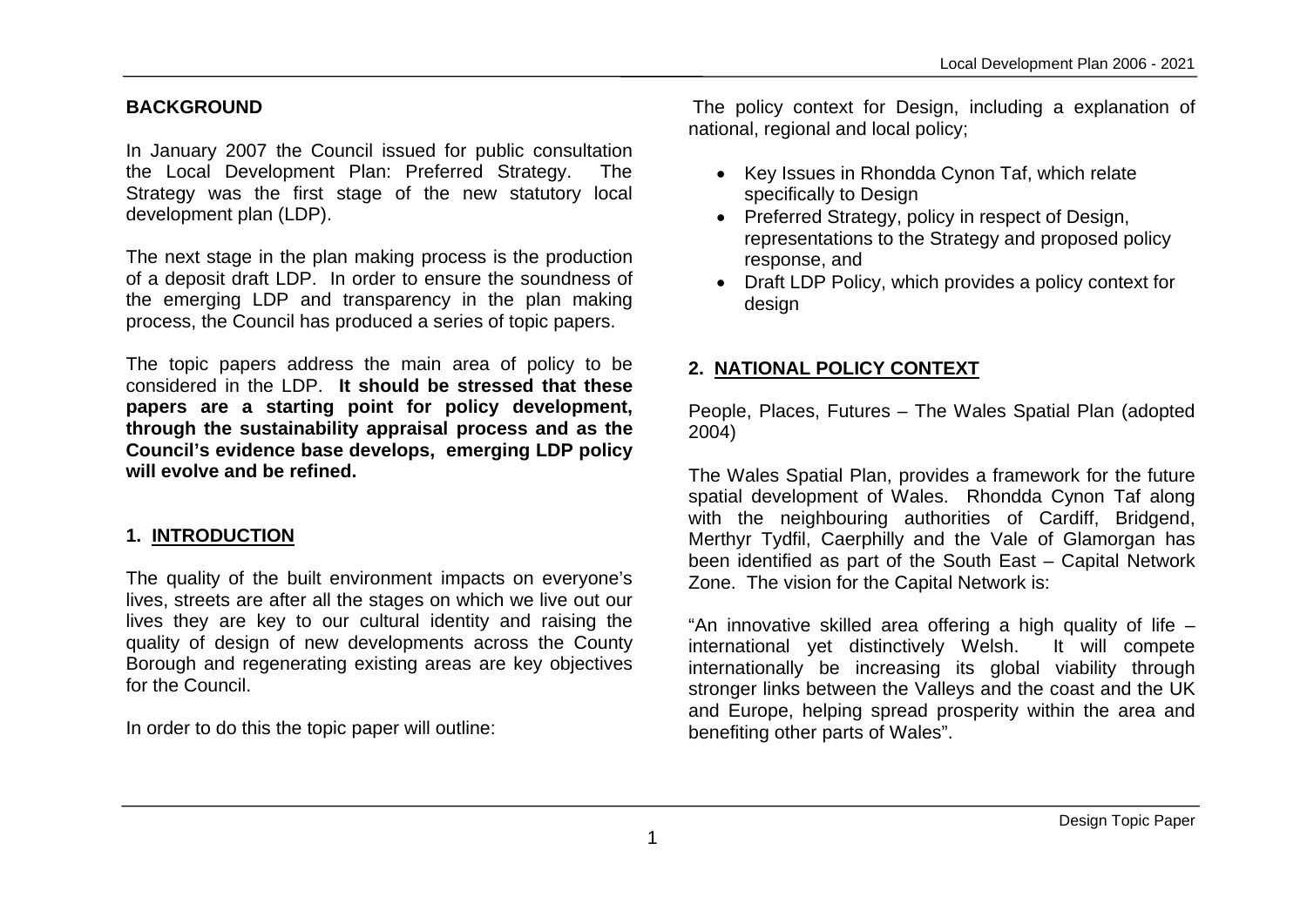Whilst the Spatial Plan may not provide a detailed framework for the development of design in South East Wales it does nevertheless provide a number of clear propositions. These include the following:

The Valleys need to be strengthened as desirable places to live, work and visit; combining a wider mix of types of housing and good access to jobs and services, in distinctive communities set in an attractive environment.

Development must not compromise the attractiveness of the area's towns and wider environment, which are key factors in the area's success.

*Turning Heads – A Strategy for the Heads of the Valleys 2020 (June 2006)*

Turning Heads – A Strategy for the Heads of the Valleys 2020 as the name suggests, outlines a strategy for regenerating the northern Valley areas of South East Wales. In Rhondda Cynon Taf the strategy area includes Treorchy, Treherbert, Ferndale, Mountain Ash and Aberdare. The objectives of the programme reflect those of the Wales Spatial Plan in seeking to ensure:

- An attractive and well used natural, historic and built environment;
- A vibrant economic landscape offering new opportunities;
- A well educated, skilled and healthier population;
- An appealing and coherent tourism and leisure experience, and

• Public confidence in a shared bright future

With regards to design, Strategy Programme 1: A Sub-Regional Approach to the Regeneration of Settlements comments as follows:

We will actively promote environmental standards such as BREEAM and Eco-Homes, incorporating the principles contained within the Welsh Assembly Government's 'Creating Sustainable Places' guidance.

With regards to design, Strategy Programme 2: A Perception Changing Landscape comments as follows:

With stakeholders, we will develop and implement a number of key strategic landscape-scale the environmental enhancements, concentrating on key corridors and gateways such as the A465 (T) Heads of the Valleys Road, and approaches to the former Ebbw Vale Steelworks and Hirwaun. We will focus on areas that are visually unattractive or derelict, acquiring sites if necessary to ensure the early removal of eyesores. We will seek to protect, enhance and manage the natural and semi-natural environment, its resources and its biodiversity. We will develop a comprehensive design code to encourage consistent standards of urban and landscape design.

*Ministerial Interim Planning Policy Statement 01/2008 (January 2008)* 

Assembly Government design policy is embodied in Ministerial Interim Planning Policy Statement (MIPPS)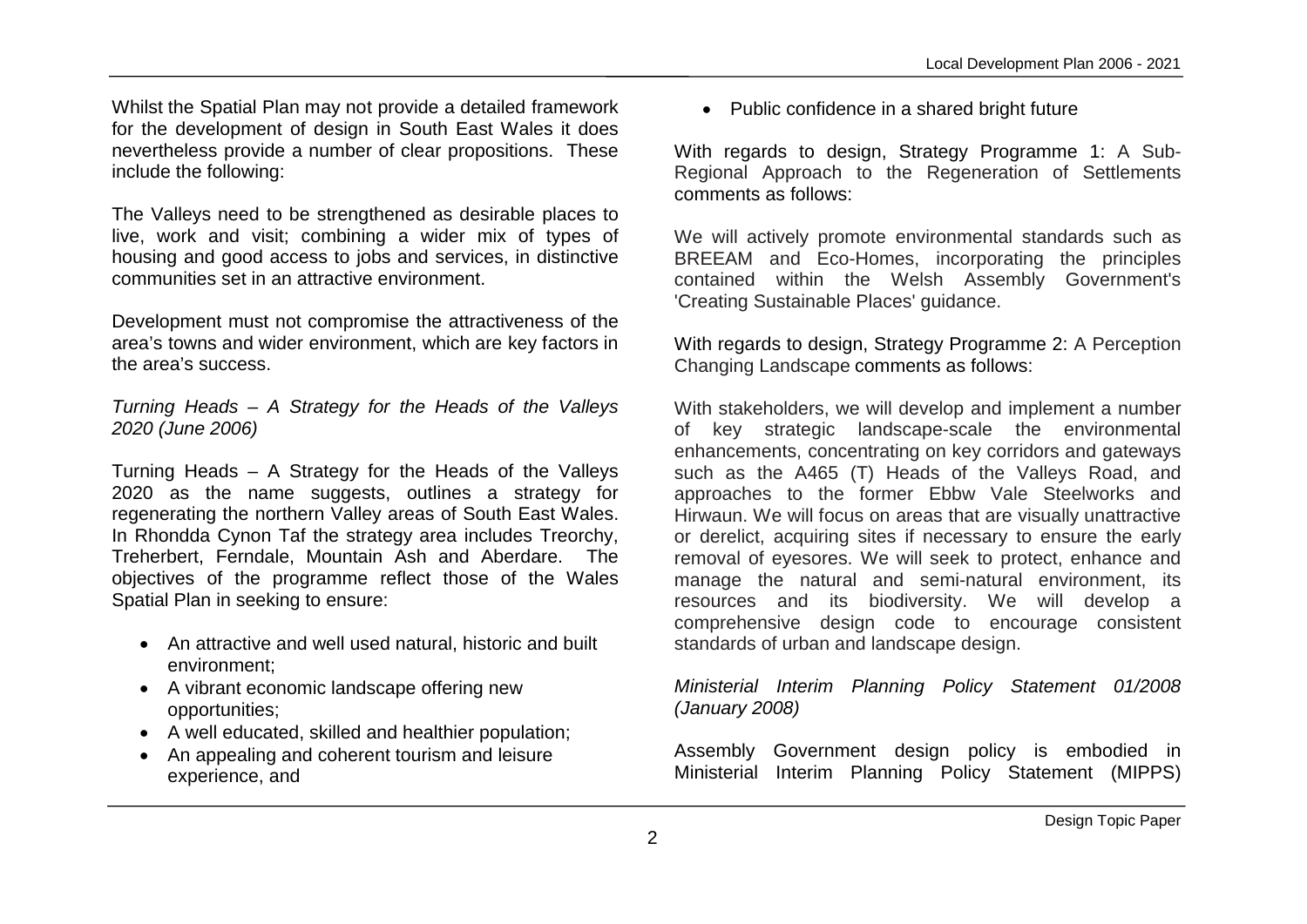01/2008. The MIPPS revises section 2.9 of Chapter 2 Planning for Sustainability. Supplementary guidance in relation to design is contained in Technical Advice Note 12. The Planning Policy Wales Companion Guide (2006) relates the guidance to the LDP system, identifying clear statements of national policy that should only be repeated in where local circumstance require.

The Assembly Government's objectives for design are to:

- Creating sustainability by going beyond the aesthetics
- Access statements reflecting the impact that good design can achieve such as climate change and that access statements should be incorporated into planning applications.
- Inclusive design- placing people at the heart of design
- Efficient use of resources
- Ensuring that the design process gains developer contributions for tackling the causes or climate change.
- Ensuring that schemes are mixed use and flexible.
- The emphasis on Local Authorities to reject schemes, which are poorly designed.
- Fostering traditional design and local distinctiveness in appropriate locations.
- The legal obligations that Local Authorities have to reduce crime and disorder and that design should be seeking to do this.
- Local authorities should encourage community involvement in design to ensure an ownership or the area is established.
- Local authorities should set out clear policies, which encourage good quality design.
- The use of planning and development briefs.

# *Technical Advice Note 12: Design (2002)*

Technical Advice Note (TAN) 12 provides advice on Delivering design quality in all developments at every scale throughout Wales. Emphasis is placed on the planning system to be pro-active in raising the standard of design and raising awareness of design issues with the public and developers. Achieving good design is the responsibility of all those involved in the design process. Adherence with this document is critical in the delivery of design quality and sustainable development.

#### *Planning and Inclusive Design (Consultation Document, March 2007)*

This document accompanies recent legislation requiring Access Statements for all development proposals except for householder development or changes of use. The message that in conveys is that Inclusive design should address the needs of all, be considered from the outset and is indivisible from good design.

Also set out was in the consultation document was a definition of inclusive design for inclusion in PPW:

- Places people at the heart of the design process
- Acknowledges diversity and difference
- Offers choice where a single design solution cannot accommodate all users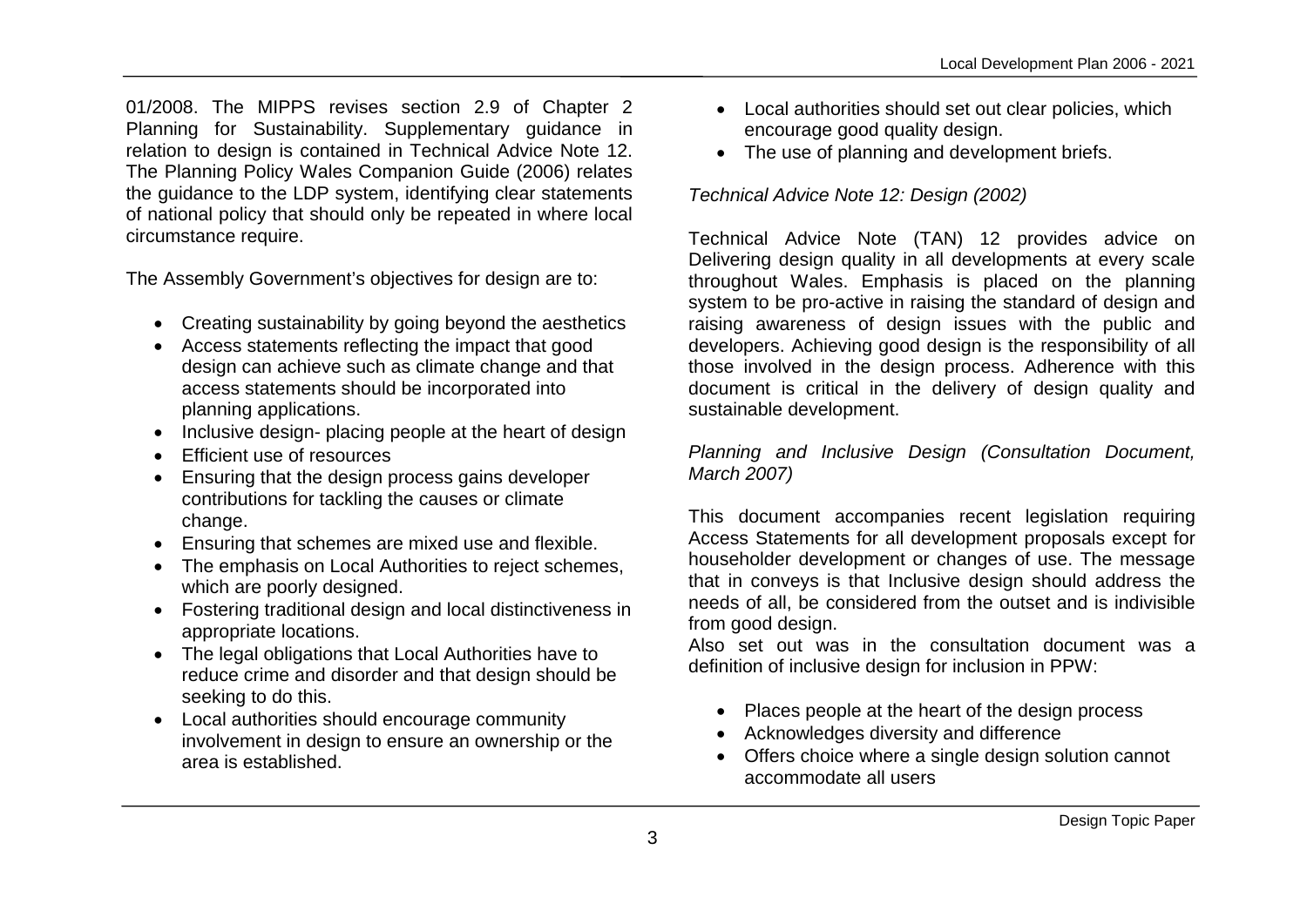- Provides for flexibility in use
- Provides buildings and environments that are convenient and enjoyable to use for everyone.

A model design guide for Wales: residential development This design guide was prepared for the Planning Officers for Wales with the support of the Welsh Assembly Government. It is a companion guide to TAN 12, which seeks to establish the principle of good design for residential development in Wales, clarifying the fundamental design issues and how they might be addressed. The guide sets objectives for good design with regard to residential development:

Objective 1: Natural heritage (landscape and biodiversity)

Objective 2: Compactness

Objective 3: Accessibility and ease of movement

- Objective 4: Legibility
- Objective 5: Character and context
- Objective 6: Continuity and enclosure
- Objective 7: Public realm
- Objective 8: Variety and diversity
- Objective 9: Adaptability
- Objective 10: Resource efficiency

The importance of the design process is emphasised. This should include consultation, context and site appraisal, visioning.

PPW and TAN12 require applications for planning permission to be accompanied by an illustrated Design Statement. The required content for a Design Statement is:

- Relationship to policy context
- Relationship to site and wider context
- Design principles and concept
- Translation of concept to detailed scheme

# *Manual for Streets*

This document recognises the important role that streets play in creating successful places. The aim is to help create streets that promote greater social interaction and enjoyment while still performing successfully as conduits for movement. It is to be used predominantly for the design, construction, adoption and maintenance of new residential streets, but it is also applicable to existing residential streets that are subject to re-design.

It will assist in the creation of streets that:

- Help to build and strengthen the communities they serve;
- Meet the needs of all users, by embodying the principles of inclusive design;
- Form part of a well-connected network:
- Are attractive and have their own distinctive identity;
- Are cost-effective to construct and maintain:
- Are safe.

It gives clear guidance on how to achieve well-designed streets and spaces that serve the community. It demonstrates the benefits that flow from good design and places a higher priority on pedestrians and cyclists. It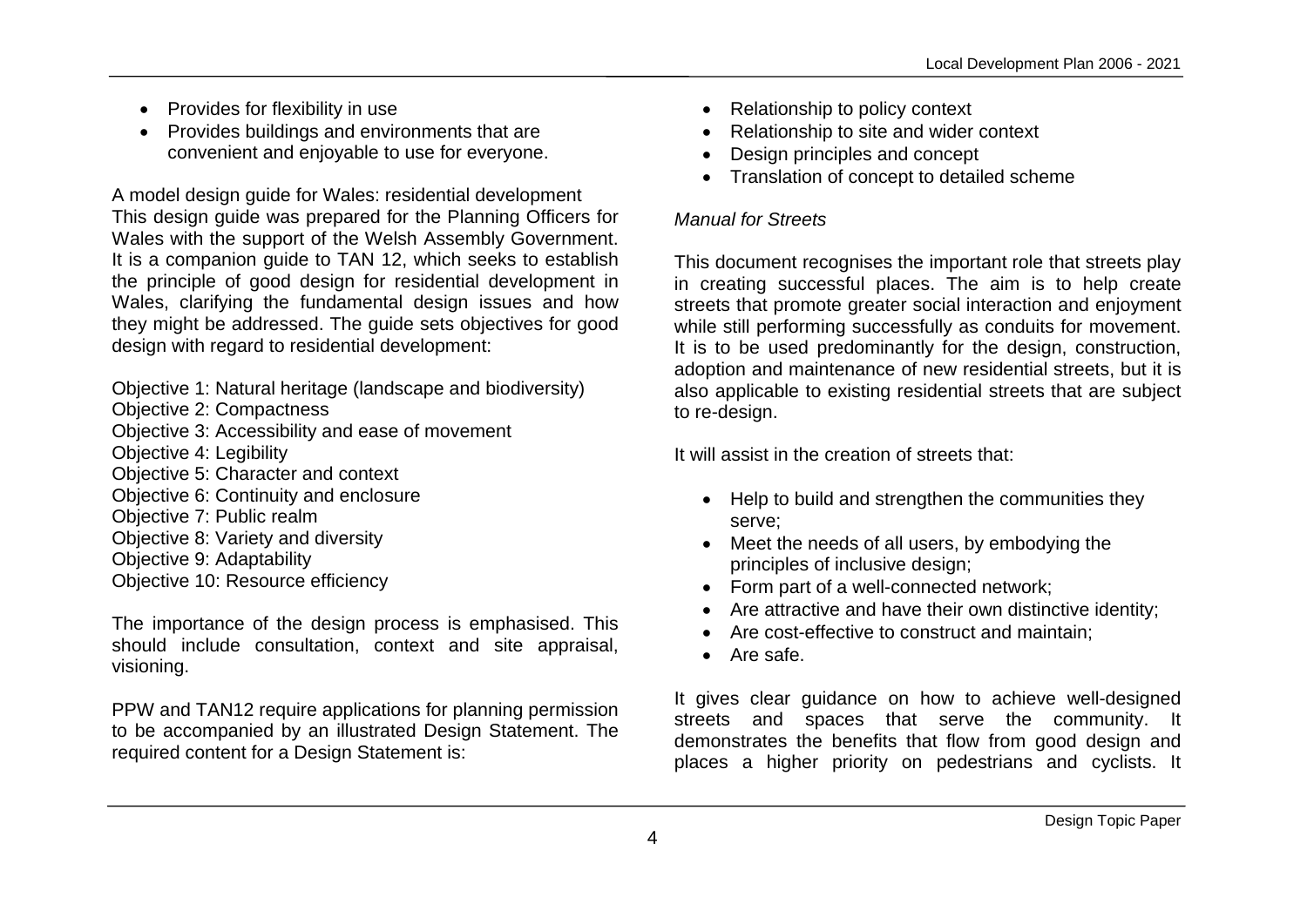challenges some established working practices. In order to bring about these changes it promotes multi-disciplinary working where the aim is to create 'places.'

#### **3. LOCAL POLICY CONTEXT**

#### *A Better Life – Our Community Plan 2001 – 20014*

A Better Life - Our Community Plan sets out a framework for creating a brighter future for everyone who lives and works in Rhondda Cynon Taff. The plan was developed through the Better Life Consortium, during 2003/2004. The Community Plan identifies 5 key themes under which are a series of local level aims. The key themes are:

- Safer Communities
- Our Living Space
- Our Health and Well Being
- Boosting Our Local Economy
- Learning for Growth

The key themes identified in the Community Plan has been developed into strategies for improving the quality of life in Rhondda Cynon Taf. Design is considered as part of the Our Living Space Strategy. The Strategy sets the following themes:

- Biodiversity and Rivers
- **Waste**
- A Cleaner, Safer Environment
- Local Environments
- The Built Environment
- **Transport**
- Energy, Resource use and Climate Change
- Education and Awareness Raising

Of particular relevance to this topic area are four priorities set out under the Built Environment theme. The priorities seek to promote:

- An increase in the number of people very satisfied with their neighbourhood as a place to live and who think that their neighbourhood is getting better.
- An urban environment especially town centres that is accessible to all and that meets the needs of all users
- A reduction in dilapidated property and increase in development that promotes our built heritage and conserves areas and buildings of local importance.
- The promotion of new development which is sensitive to local character and the environment with high quality design in terms of buildings, street furniture, signage and lighting

# **4. KEY ISSUES IN RHONDDA CYNON TAF**

The key issues to be addressed by the Rhondda Cynon Taf LDP have been identified by making an assessment of the following:

• The results of pre deposit consultation with key stakeholder;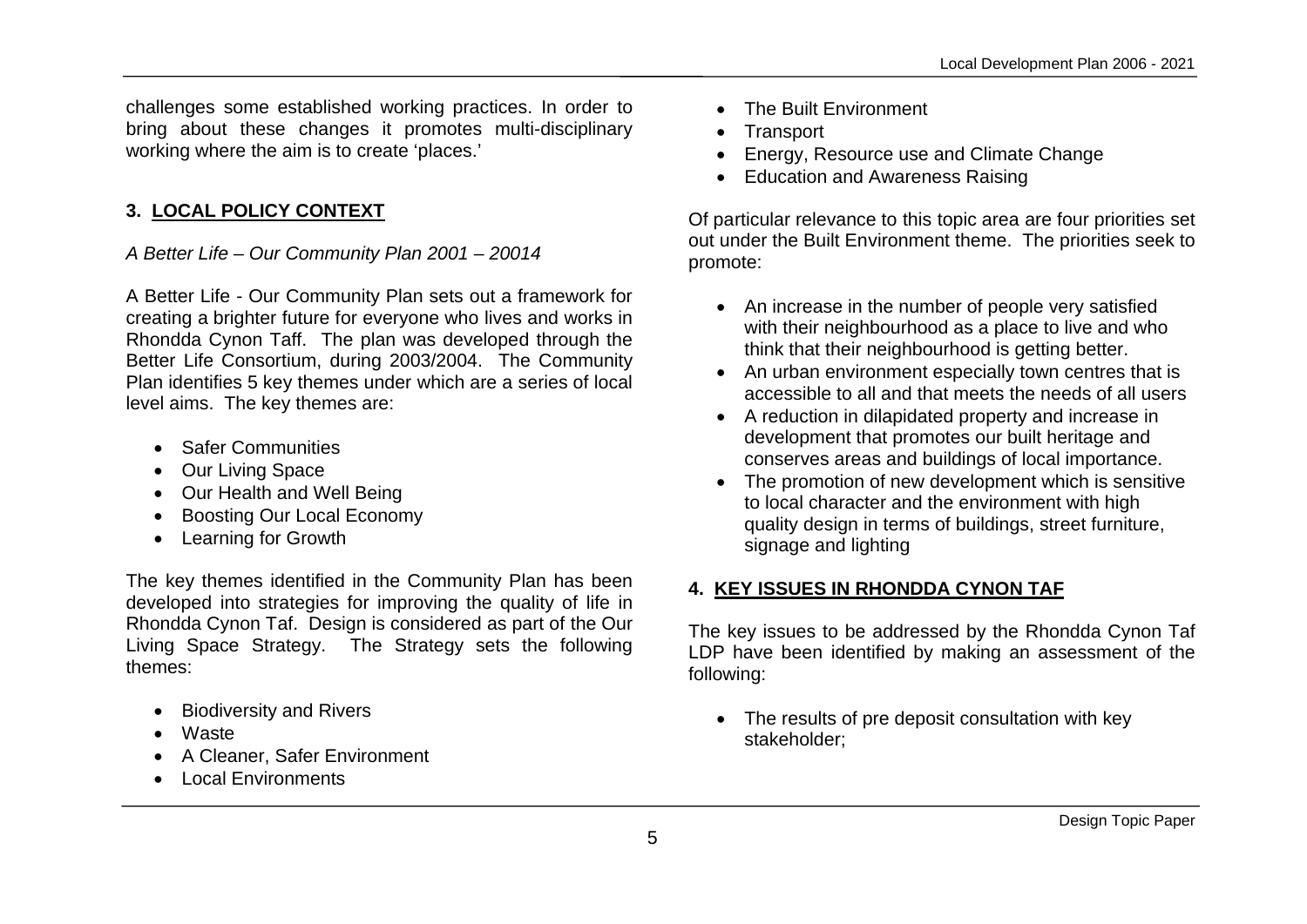- The results of the Sustainability Appraisal / Strategic Environmental Assessment Scoping Exercise; and
- A review of baseline social, economic and environmental information and

The issues identified through this process will inform directly the development of the spatial strategy for the LDP.

#### *Pre deposit consultation*

Design issues are identified as follows:

- Should be more adventurous with construction techniques
- External perception of the borough needs to be improved
- Need to encourage people to stay and build homes
- Wind farms dictated by the Welsh Assembly Government need careful location if not to make the area undesirable for tourism, homebuyers and business.
- Creating sustainable communities
- Self esteem, lack of confidence, lack of optimism
- Perception of personal safety needs to change
- Identity and attractiveness of RCT to residents and investors.
- The needs of children and young people must be considered in both new development and refurbishment

*Sustainability Appraisal/ Strategic Environmental Assessment*

The sustainability Appraisal /Strategic environmental Assessment identified the following issues in design:

- 53% of the housing stock is terraced
- 17 out Rhondda Cynon Taf's 53 electoral wards are amongst the 100 most deprived in Wales.
- Depopulation affecting the valleys
- Decreasing population overall but an increase in the South

# *Baseline information*

Design issues are identified as follows:

- The population of Rhondda Cynon Taf has remained largely unchanged between 1991 and 2001. However this masks significant local variation, between 1991 – 2001 the population of the central and northern valleys declined by 5% whilst the population the population of the south increases by 10% (Office for National Statistics)
- The population projections for South East Wales forecast an overall increase in population of 7.8 % between 2003 and 2023 (Welsh Assembly Government – Household Projections 2006)
- The number of households in South East Wales will increase by 18.6% from 583,700 in 2003 to 692,600 in 2023 (Welsh Assembly Government- Household Projections 2006)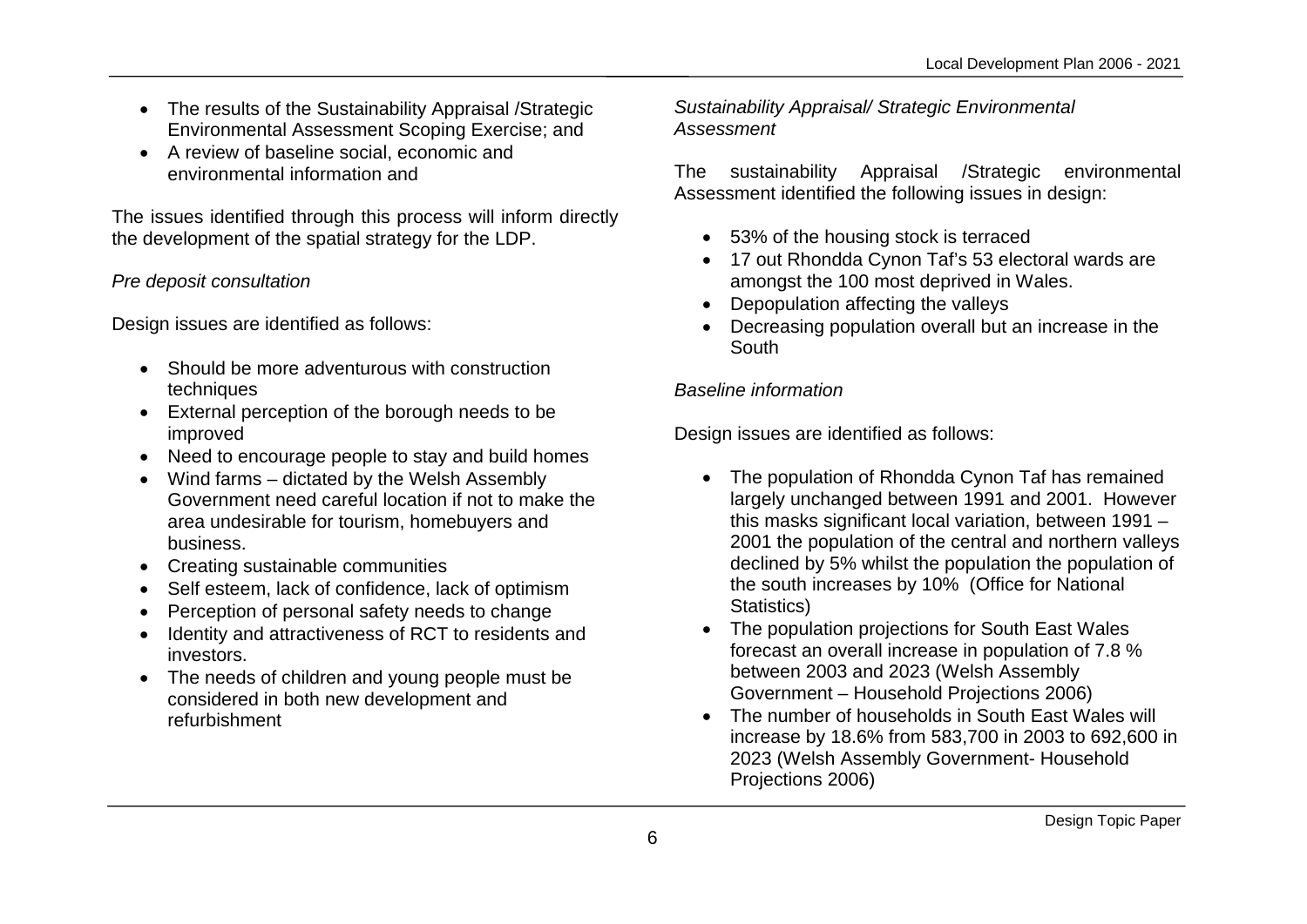- The highest levels of 'physical environment' deprivation in Rhondda Cynon Taf are located in the central and northern valleys (welsh index of multiple deprivation 2005)
- Car ownership in Rhondda Cynon Taf has grown since 1991 from 60% to 68% in 2001 (office for national statistics)
- Rhondda Cynon Taf has 4 sites of special areas of nature conservation and 11 designated sites of special scientific interest
- Rhondda Cynon Taf has 17 conservation areas and 360 listed buildings.

# **5. PREFERRED STRATEGY**

The preferred strategy provides the following policy framework for the development of design in Rhondda Cynon Taf.

#### *Objectives of the Local Development Plan*

Paragraph 4.2 of the Preferred Strategy (January 2007) lists 16 objectives for the LDP. The following objectives are the most relevant to the topic area;

- Promote and protect the culture and heritage including landscape, archaeology and language.
- Improve and protect the landscape and countryside
- Promote efficient use of land and soils
- Provide a high quality built environment

#### *Development Strategy*

Paragraphs 6.1 – 6.11 of the Preferred Strategy sets out a development strategy for Rhondda Cynon Taf. The strategy area is divided in into two distinct parts: -

- Northern Strategy Area, and
- Southern Strategy Area

The Northern Strategy area comprises the key settlements of Tonypandy, Porth, Treorchy, Treherbert, Ferndale, Tylorstown, Mountain Ash and Hirwaun and the principal town of Aberdare. In this area the emphasis is on building sustainable communities and halting the process of depopulation and decline.

The Southern Strategy area includes the principal towns of Pontypridd and Llantrisant and key settlements of Tonyrefail and Llanharan. In the south of the County Borough the emphasis is on sustainable growth that benefits Rhondda Cynon Taf as a whole.

The strategy recognises the important role that principal towns and key settlements play in providing services of both local and county importance. Where possible, development will be focused on the principal towns and key settlements of the County Borough in order to support and reinforce the important role of these centres play as places for social and economic activity.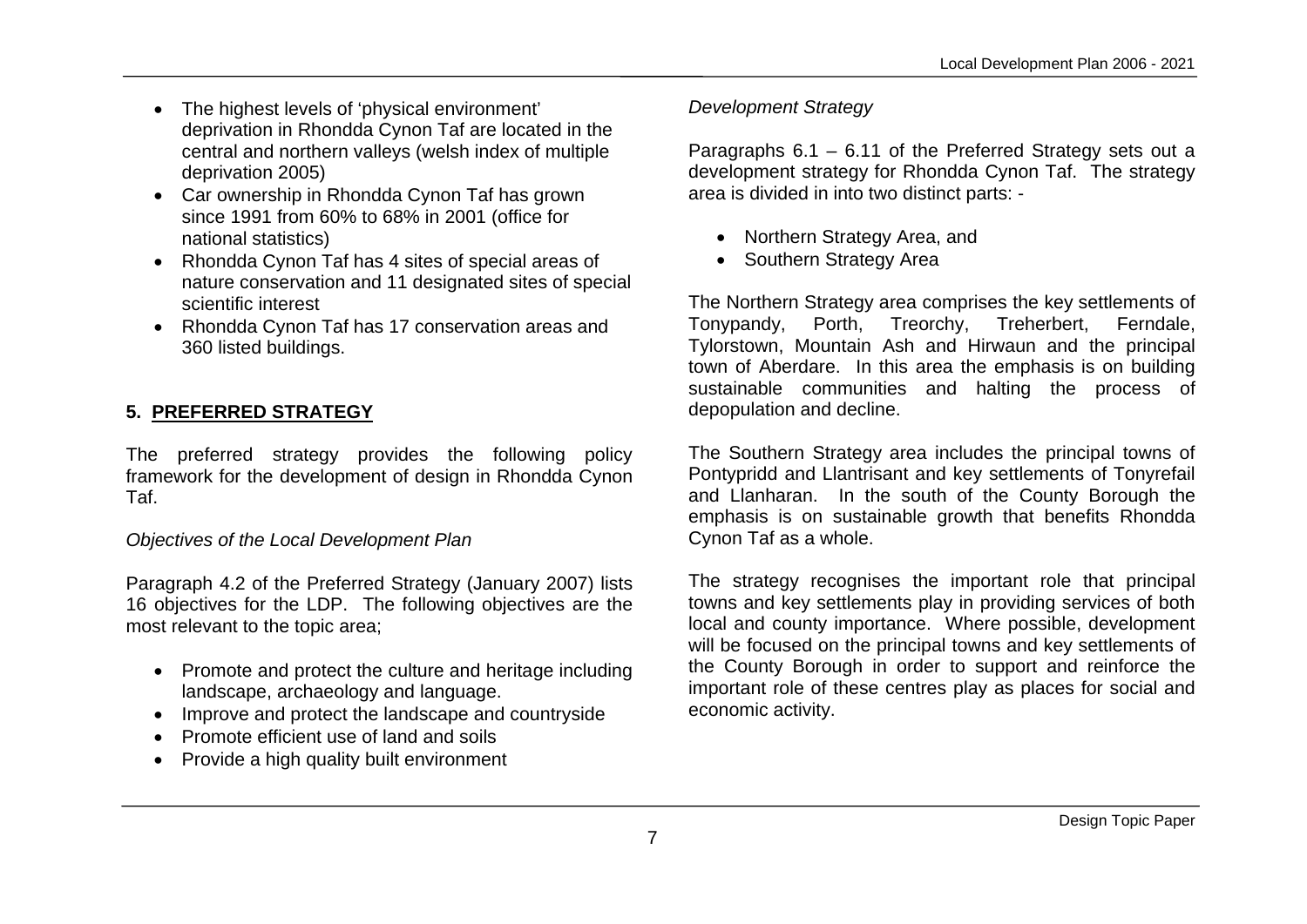#### *Design*

Paragraph 6.35- 6.36 of the Preferred Strategy provides a strategy for the development of design. The paragraphs are as follows;

"To compliment this approach the strategy will also provide a positive approach to energy efficiency and conservation measures in both the siting and design of new developments.

Community Regeneration aims are of particular significance in the northern strategy areas, which suffers from the greatest deprivation. But the need to ensure development takes place in a way, which is both sustainable and benefits the communities of Rhondda Cynon Taf is a matter for the County Borough as a whole. An emphasis will be placed on maintaining and creating sustainable communities throughout the County Borough. In order to achieve this the Plan will provide a framework for the creation and enhancement of sustainable communities by:

- Ensuring that efficient use is made of land to meet anticipated needs and aspirations of existing and future communities;
- Achieving an improved sense of place and integrating into an existing community by basing the design philosophy on the best aspects of the local area to reflect future needs;
- Achieving provision of an appropriate mix of housing, employment and leisure development in accessible

locations which will benefit wide sectors of the local community"

# **Strategic Policy**

The strategic design policy is as follows:

# **SP4- Placemaking**

**All development proposals shall contribute to creating sustainable places where the quality of life for residents, workers, visitors and other users is of key importance. Sustainable places shall include the following: -**

- **i) Integrated mixture of uses;**
- **ii) Efficient use of land, especially higher densities in proximity to local amenities and public transport;**
- **iii) High level of connectivity to existing centres by a wide range of travel modes;**
- **iv) Flexibility consideration of changes in future requirements and circumstances**
- **v) High standard of design, which reinforces attractive qualities of local distinctiveness**
- **vi) High quality public realm**
- **vii) Environmental enhancement**
- **viii) Enhancement of areas of poor design Involvement of the local community**
- **x) Small sites will be required to integrate positively with established settlements and communities. Strategic sites must be high quality sustainable places in their own right.**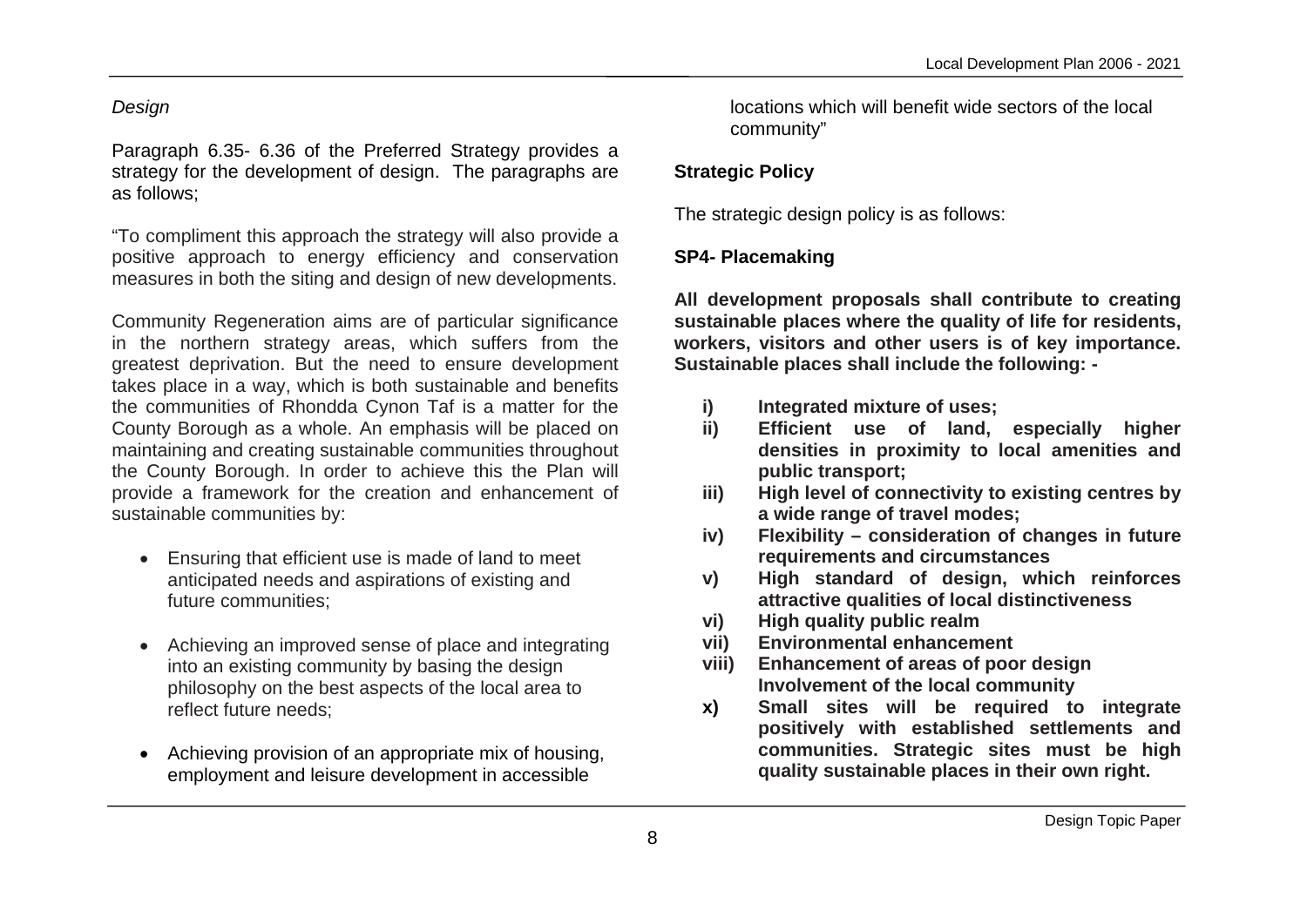#### **Representations to the Preferred Strategy**

Preferred Strategy fall broadly into 1 area – representations in respect of Strategic Policy 4 – Place Making

Outlined below is a summary of the main representation submitted in respect of Strategic Policy 4.

#### *Representations to policy SP4- Place Making*

Issue: In particular support is expressed for the intention to focus new development in principle towns and key settlements throughout Rhondda Cynon Taf, and the strategic objectives of policies SP3 (Sustainable Development), SP4 (Place Making), SP8 (Town Centres and Retailing), SP9 (Transportation), SP11 (Protection of Natural Environment), SP12 (Community Infrastructure) and SP13 (Waste).

Response: Support is welcomed

Issue: Support for this policy.

Response: Support is welcomed

Issue: The policy should be amended to include 'enhancement of landscape for biodiversity'.

Proposed Response: Noted the policy will be amended to include 'enhancement of landscape for biodiversity.

#### **6. DRAFT LDP POLICY**

Revised Strategic Policy 4

#### **SP4- Place Making**

**All development proposals shall contribute to creating sustainable places where the quality of life for residents, workers, visitors and other users is of key importance. Sustainable places shall include the following: -**

**Integrated mixture of uses;**

- **i) Efficient use of land, especially higher densities in proximity to local amenities and public transport;**
- **ii) High level of connectivity to existing centres by a wide range of travel modes;**
- **iii) Flexibility consideration of changes in future requirements and circumstances**
- **iv) High standard of design, which reinforces attractive qualities of local distinctiveness**
- **v) High quality public realm**
- **vi) Environmental enhancement**
- **vii) Enhancement of areas of poor design** Involvement of the local community
- **ix) Small sites will be required to integrate positively with established settlements and communities. Strategic sites must be high quality sustainable places in their own right.**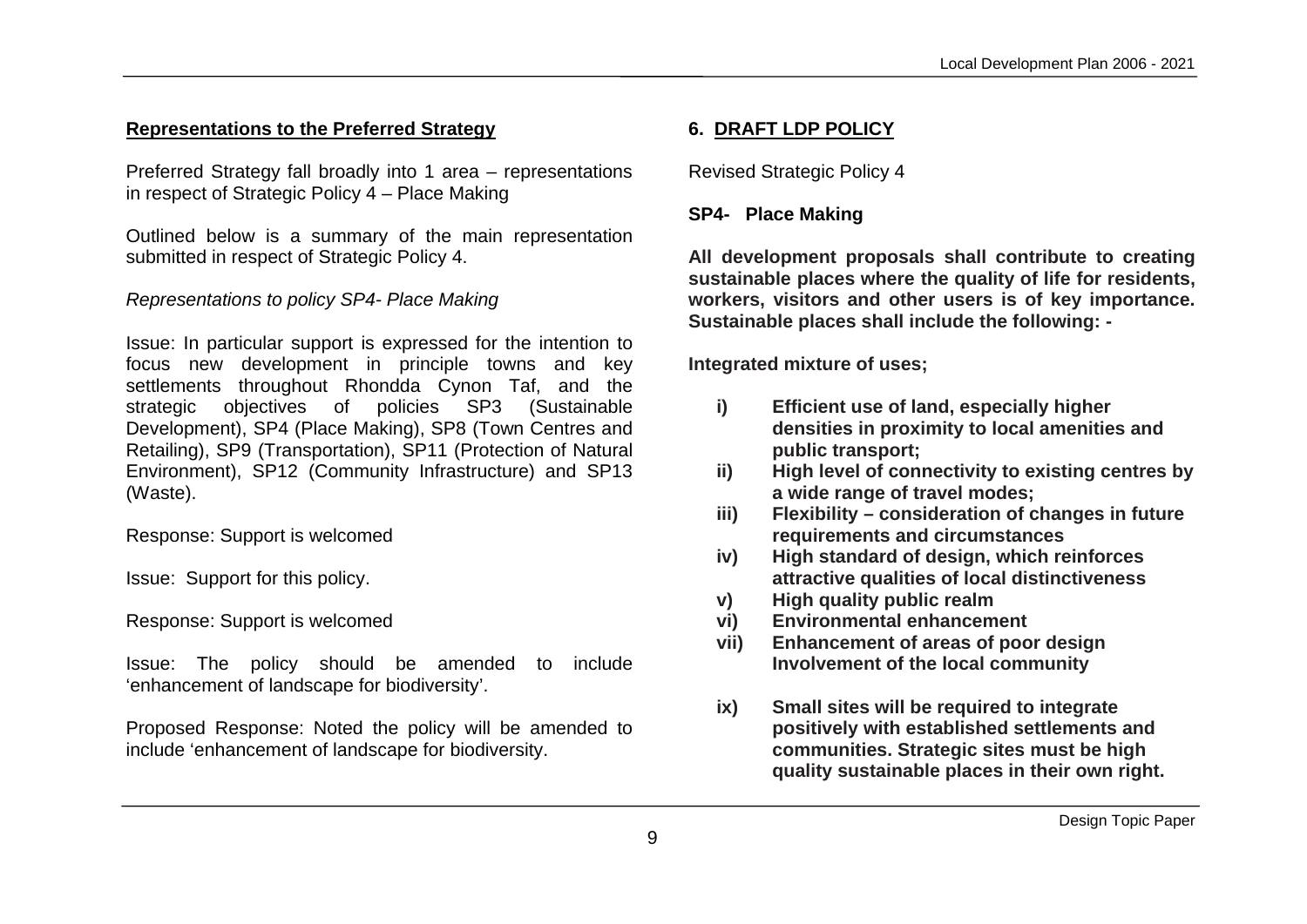# **x) Enhancement of landscape biodiversity**

To compliment this approach the strategy will also provide a positive approach to energy efficiency and conservation measures in both the siting and design of new developments.

Community Regeneration aims are of particular significance in the northern strategy areas, which suffers from the greatest deprivation. But the need to ensure development takes place in a way, which is both sustainable and benefits the communities of Rhondda Cynon Taf is a matter for the County Borough as a whole. An emphasis will be placed on maintaining and creating sustainable communities throughout the County Borough. In order to achieve this the Plan will provide a framework for the creation and enhancement of sustainable communities by:

- Ensuring that efficient use is made of land to meet anticipated needs and aspirations of existing and future communities;
- Achieving an improved sense of place and integrating into an existing community by basing the design philosophy on the best aspects of the local area to reflect future needs;
- Achieving provision of an appropriate mix of housing, employment and leisure development in accessible locations, which will benefit wide sectors of the local community;

# Area Wide Policy

Securing high quality, sustainable developments, irrespective of size, location or proposed use, plays an important role in improving quality of life within the County Borough, contributing towards an attractive environment, successful economy and regeneration of existing communities.

A design-led approach will ensure that every development proposal what ever its scale, responds positively to its context, reinforces local distinctiveness, is sustainable and is a quality place in its own right. The Council encourages preapplication discussions to explore issues prior to the submission of planning applications.

'Planning Policy Wales' indicates that applicants for planning permission should as a minimum provide a short written statement setting out the design principles adopted, as well as illustrative material in plan and elevation.

'Technical Advice Note 12: Design' requires Design Statements to be submitted with all planning applications which have design implications including applications for new or extended buildings and infrastructure and changes to landscape appearance.

It is imperative that the Council has sufficient information to fully understand a development proposal, the reasoning behind it and the likely impact, in order to make well-informed and balanced decisions. Design Statements are an opportunity for the applicant to explain and justify their proposals and demonstrate how they have taken into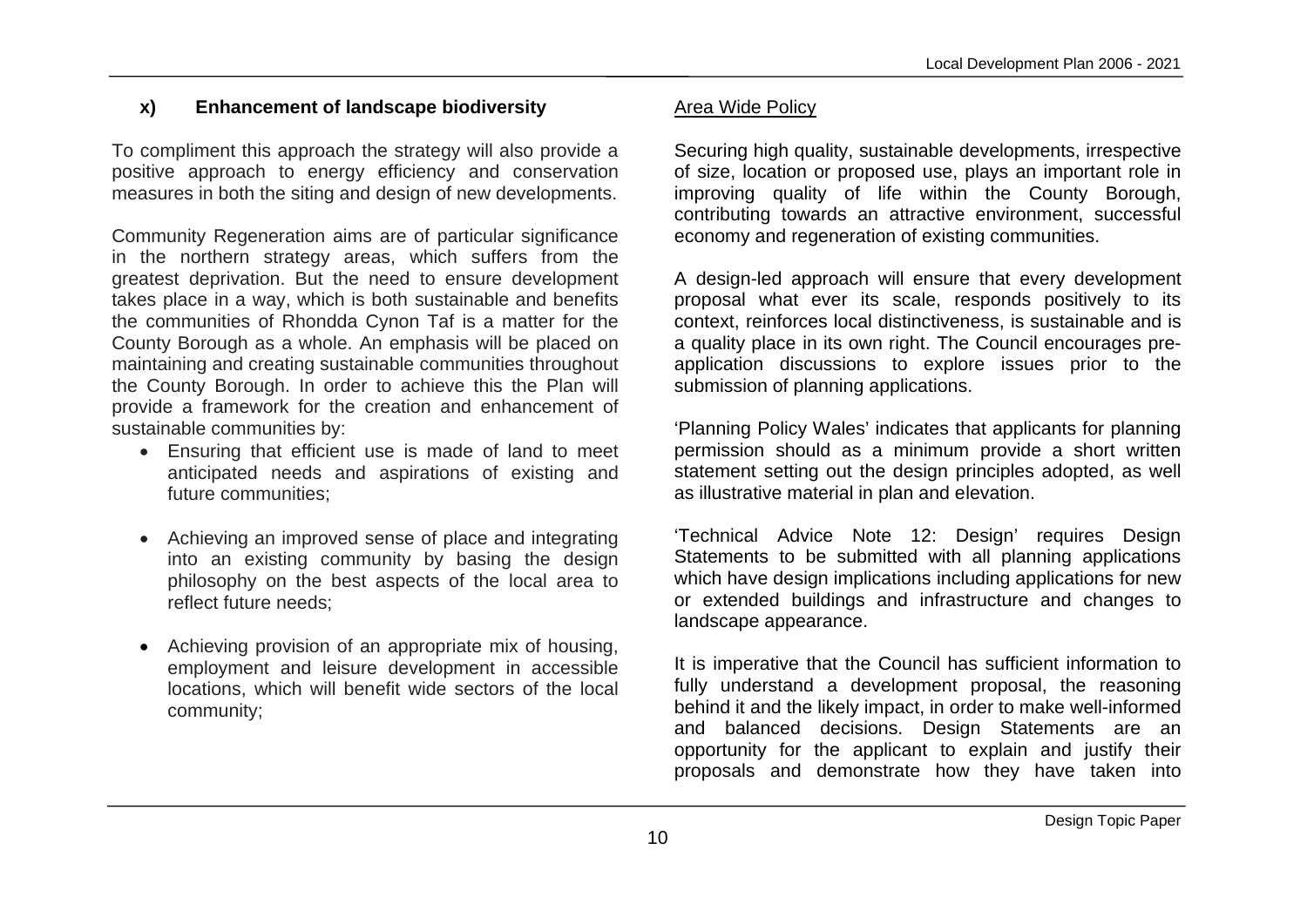account the need for good design. Design Statements also allow local communities, amenity groups and other stakeholders to involve themselves more directly in the planning process without needing to interpret plans, which can be technical and confusing.

The following policies provide a broad foundation for delivering high quality sustainable development and should be read in conjunction with best practice guidance such as Manual for Streets, plus SPG prepared by the Council on a variety of design related topics.

#### **Policy D1 - Site planning and public realm**

**Achieving good design is about more than how a place looks. The layout of a scheme, how it connects to the wider area and the overall quality of the spaces between the buildings and the elevations which define them (known as the public realm) are all critical issues in delivering successful sustainable development. Therefore development will be permitted where:**

- **i) Schemes are well connected to their surroundings, and where appropriate safe and convenient routes are created through the site;**
- **ii) Schemes are based on a connected network of streets and spaces where possible;**
- **iii) Efficient use is made of land with higher densities in locations which are accessible by public transport and/or adjacent to a range of facilities;**
- **iv) The character and quality of the public realm is of high quality;**
- **v) Buildings relate positively to the public realm and a clear distinction is made between the public realm and private space;**
- **vi) Car parking and highway requirements do not dictate the design of the development; dominate the quality of the public realm;**
- **vii) Open space is provided in accordance with Policy??. and where required on site forms a focal area;**
- **viii) Existing site features of landscape, nature conservation, heritage or amenity value are retained where possible and positively integrated into the proposed development;**
- **ix) Safe and secure environments are created for all users of the public realm, where natural surveillance is maximised;**
- **x) The proposed development protects the amenities of existing or proposed occupiers through consideration of issues such as overbearing impact, visual impact, loss of light, increased overlooking, noise, smell or traffic;**
- **xi) The proposals do not impact on making the best use of adjacent development sites;**
- **xii) Access for all is provided;**
- **xiii) Well integrated mixed uses are provided where appropriate, utilising upper floors where possible; and**
- **xiv) Non-residential uses and community facilities required by the Council and other agencies are**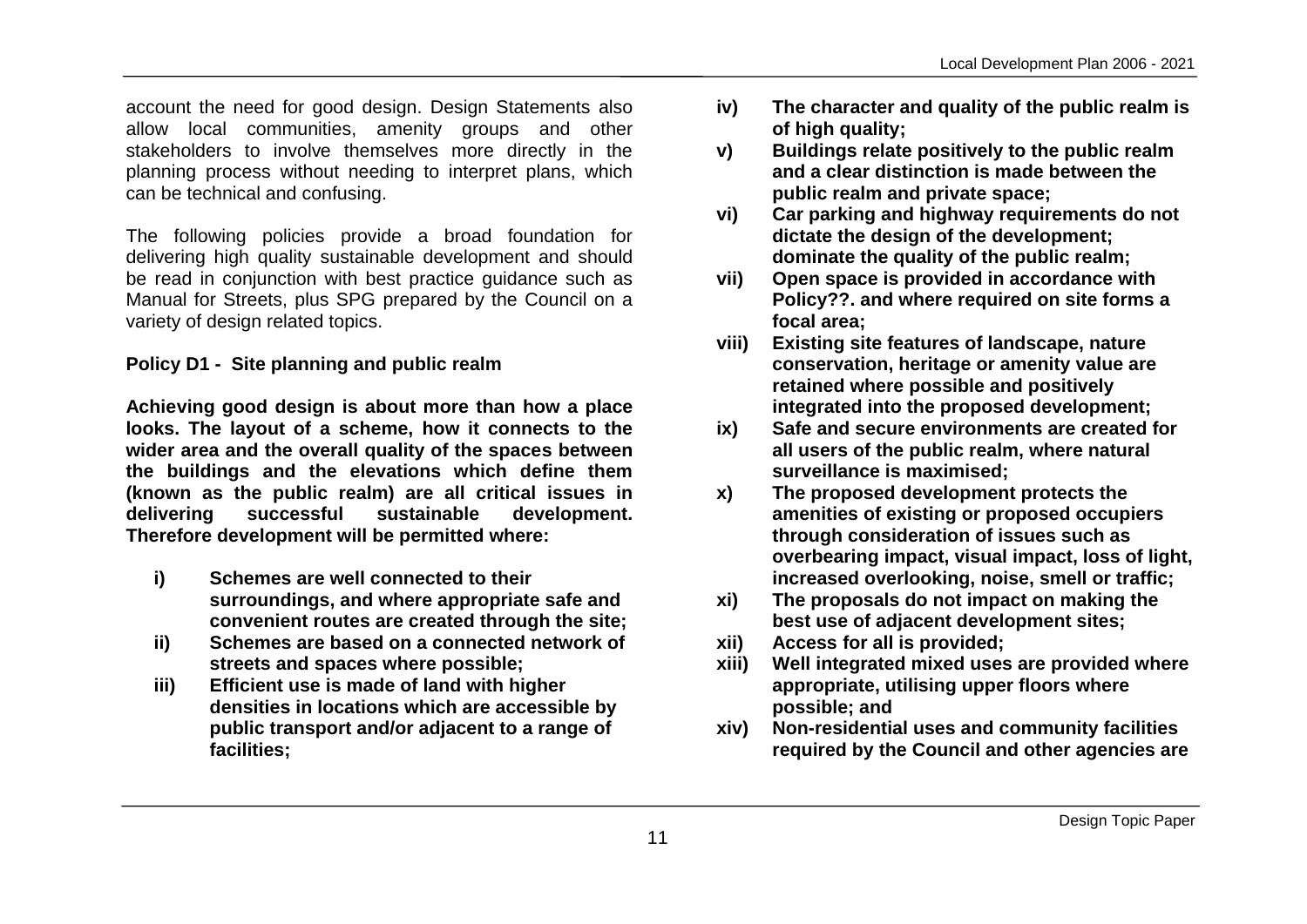#### **provided in accessible locations and accommodated in focal buildings.**

# Justification

Rhondda Cynon Taf County Borough Council is committed to raising the standard of all development across the County Borough.

'Place making' is a key element of achieving sustainable development through the creation of well-designed places, which are able to stand the test of time. These areas will have reduced dependence on cars, quality streets and spaces and the right mix of uses to help build a strong community. Rhondda Cynon Taf has an opportunity to ensure that new development achieves social, economic and environmental sustainability and to create places that are socially inclusive.

Site planning is at the heart of good design and making successful places. It involves arranging access points, routes, building blocks and spaces within the site boundaries to accommodate existing features and ensure the new development works well. A primary consideration of site planning is the creation of walkable neighbourhoods and the nature of the spaces between buildings. However small, they should be useful, connected, safe and properly landscape designed. Public space and private areas should be clearly differentiated. Spaces that are safe and welcoming in the long term depend on eliminating the opportunity for antisocial activity through the placing of building fronts and treatment of spaces. This applies equally to public highway space. Well thought out site planning forms the foundation for good architecture.

A connected environment is an essential element of a walkable neighbourhood, which helps reduce the need to travel by providing a choice of safe, attractive and convenient routes, which ensure that new and existing local facilities are easily available to a greater number of people. Additionally such a layout, which encourages walking and cycling, leads to greater natural surveillance.

On all but the smallest sites, an element of open space provision on site should meet local needs and at the same time create a focal area within the development providing a distinct sense of place. Open spaces, which serve no practical function, are in 'left over' areas and/or are poorly, supervised are not acceptable. The provision of public open space will be sought in accordance with Policy TBA (leisure and recreation)

The Local Development Plan aims to make the best possible use of available land, whilst achieving high standards of design and layout sensitive to the individual site, and its surroundings. A range of housing types and sizes and a mix of uses should be provided to help achieve balanced communities and avoid social exclusion, which is a key issue in the Borough. It is essential in Rhondda Cynon Taf to integrate the strong existing communities with the new.

The appropriate density will depend on the character of the site, its location and the nature of the development proposed. On the whole low-density development is to be avoided and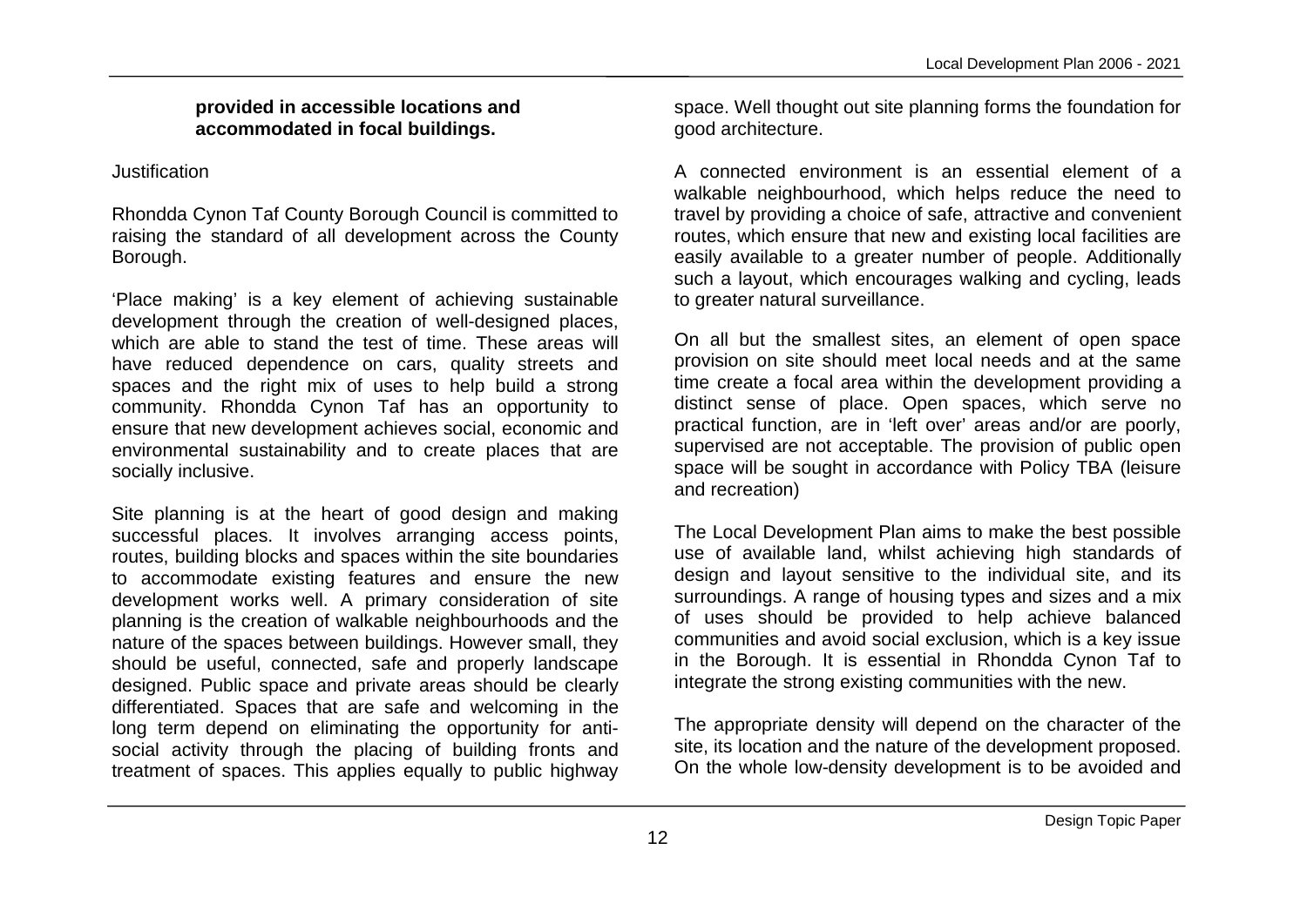higher densities will be sought particularly in and around existing town and local centres where there is a concentration of employment opportunities, community facilities and good access to public transport services. Guidance on density levels is contained in Policy HOUS (TBA).

The quality of the spaces between buildings and the elevations which define them (known collectively as the public realm) is essential to the character and success of a development. The Council expects emphasis to be placed on key areas within schemes, through use of built form to positively define public realm in locations such as entrances to sites, frontages onto main roads, junction areas, main routes and frontages onto open spaces. Were development is proposed on a large site, the use of character areas are required to create sense of place and ensure that the site is easy to find your way around.

A key element of public realm quality is the direction that buildings face and how they relate to street level and the resulting pedestrian experience. Rear boundaries onto streets are not acceptable as this creates a poor quality public realm and lacks natural surveillance required to encourage walking and cycling. All developments should have building frontages facing onto the public realm with the main habitable rooms orientated towards and visible from public areas.

The interaction of parking provision and highway requirements on the quality of the public realm is an issue explored in Manual for Streets. This document stresses the

'place' function of streets and that movement and parking are only some of the many activities, which occur. Therefore all developments must demonstrate how the character of streets has been addressed to support a wide range of activities such as walking, talking, sitting and playing whilst creating a safe and accessible environment. Parking provision must be positively designed into a scheme with a variety of strategies including on street, on plot and rear courtyard.

Whilst development will inevitably lead to change, the avoidance of harm to the amenities of existing occupants is a key issue in order to positively integrate new and existing development.

Site features such as field boundaries, watercourses, existing buildings and trees can contribute to the character and sense of place of a scheme, as well as being of nature conservation value and a link to the historic environment. Therefore features of value should be retained where possible and utilised to give the public realm of a site a unique sense of place. Where features cannot be retained, or where a site has already lost features it may be appropriate to recreate these in the design – for example historic field boundaries could be used to locate new structure planting.

Making best use of land includes ensuring that sites can be developed without fettering the ability to develop an adjoining area in an appropriate manner. This may mean that groups of adjoining sites which are allocated or suitable for development must be comprehensively planned to ensure that optimum use can achieved in a manner which creates a high quality connected place.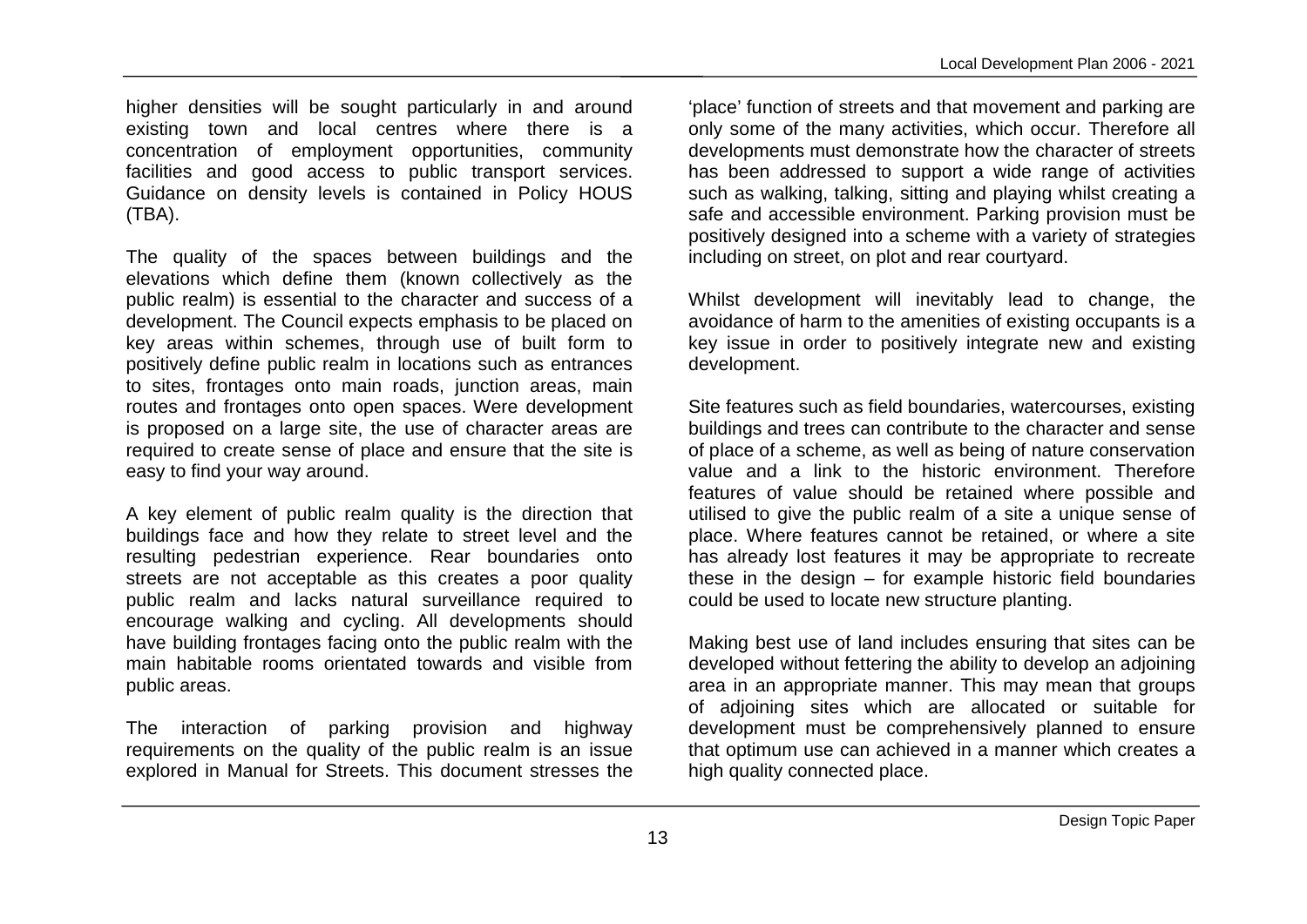Ensuring access for all is a key element of sustainable development and is now a statutory requirement of all development except listed buildings. Therefore all developments must be accompanied by an access statement, which demonstrates how access is provided from the adopted highway to front doors. For further information please see guidance note prepared by the Design Commission For Wales.

Mixed uses are central to creating sustainable communities. These ensure that new developments incorporate shops, community facilities, employment opportunities, etc which give people the choice of living and working locally and therefore not being dependent on car travel. Mixed uses in town centres are also key to creating character and vitality, plus making the best use of urban areas.

Large scale new residential developments must not simply be a housing estate, consideration must be given to the needs of the existing and potential community. Where community facilities such as halls, medical centres, and local shops are required they must be located in accessible locations, which are easily accessed by foot or cycle and should form focal areas within a development.

#### **Policy D2. Context and character**

**There is a widespread concern about the erosion of local distinctiveness and as a result, the way in which places are all starting to look the same, plus the overall visual quality of a new development in its own right is important.**

**Development will be permitted where:** 

- **i) It responds to the local context in terms of siting, appearance, scale, height, massing, elevational treatment, materials and detailing; reinforcing or complementing attractive qualities of local distinctiveness or improving areas of poor design and layout;**
- **ii) The character and quality of the built form is maximised in key townscape locations such as town centres, major routes, junctions and spaces;**
- **iii) It does not have an adverse impact on prominent buildings, landscapes, open spaces and the general locality;**
- **iv) Planting enhances the development and complements the context;**
- **v) The appearance of extensions respect and complement the main building and surrounding context.**

#### Justification

The erosion of local distinctiveness is a wide spread issue across the whole of the UK. In Rhondda Cynon Taf the north and south areas of the County Borough have very different traditional characteristics and yet recent development in these areas is identical and uniformly lacks quality. Rhondda Cynon Taf has a strong culture and heritage, this is reflected in its design and it is important that the traditional character of the Borough is respected and enhanced through design.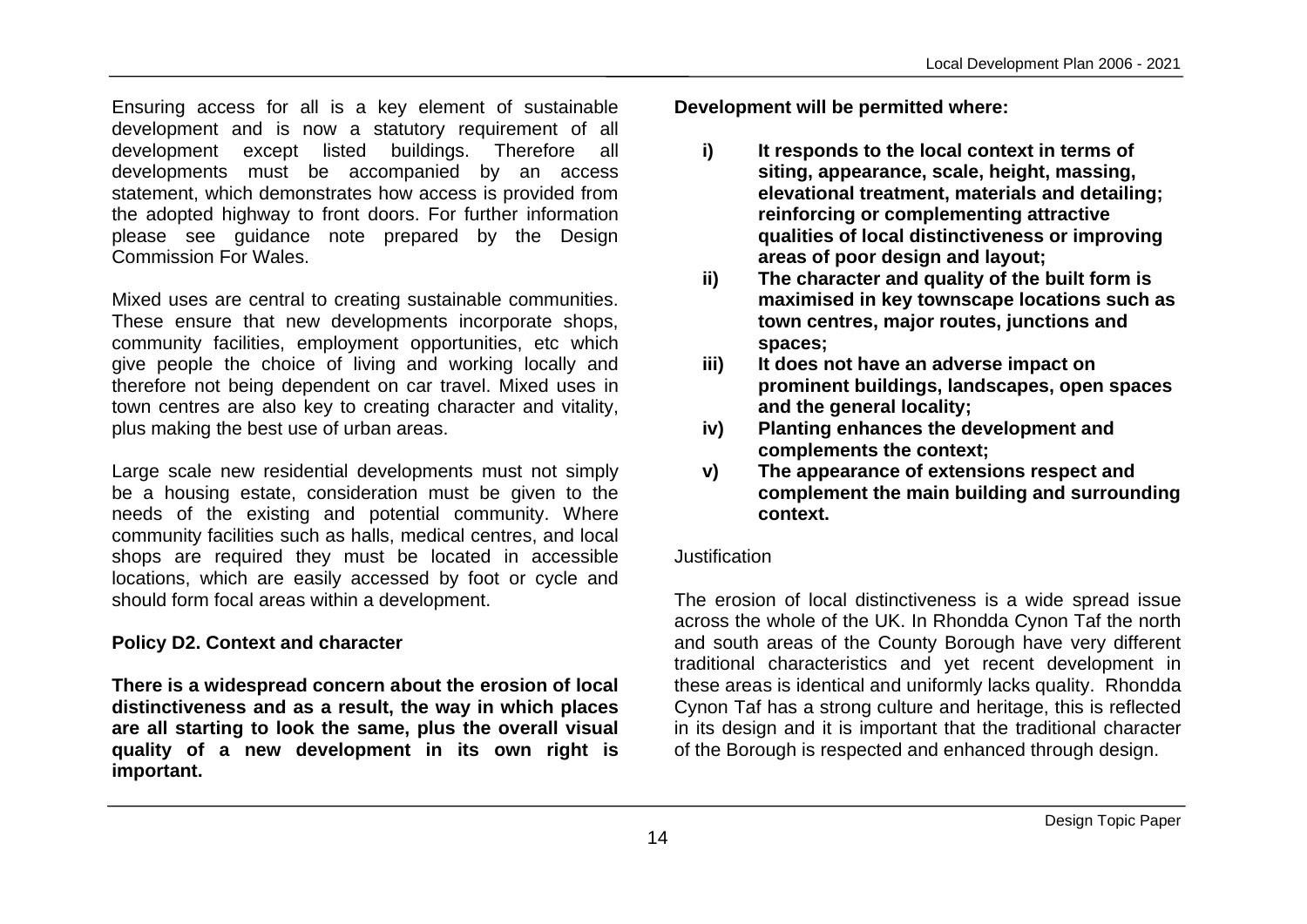The design of buildings is central to the quality of the built environment. Proposals for new developments should assess how a building will be viewed in its context both in terms of the immediate street scene, general neighbourhood and wider views. Supporting information such as street scenes and visualisations are important to show proposals in context.

Choice of materials and the use of architectural details play a large part in establishing local character and identity. It is essential when formulating proposals for new development, to acquire insight into the predominant colours, materials and details in the vicinity of the site.

The purpose is not to dictate vernacular styles, but to reinforce attractive qualities of local distinctiveness. At times this will involve promoting contemporary design. Where an area lacks design quality, then development will be expected to take the opportunity to improve the area.

Where a site is highly prominent, in an important location or a sensitive location such as a town centre, overlooking a well used route/ space or within a Conservation Area it will even more important to achieve a quality of design which ties into the local area and/or which makes a positive statement of quality.

A Design Statement must accompany the majority of all planning applications. As well as explaining and justifying the proposals, this will also need to show that the character of an area has been appraised and how the proposals relate to this. See Design Statement Guidance Note for further information.

Where existing buildings and open spaces contribute to the character of an area, they should be retained. This could include conversion of former chapels and public houses to new uses. If it can be demonstrated that an existing building cannot be reused to the Council's satisfaction, then a materials recycling condition will be imposed and the quality of proposed development will be judged against what is being lost.

Landscape and planting must be treated as an integral part of any development not an afterthought to green left over areas. The design of open spaces, structure planting and street planting is critical to the overall quality and character of a development.

Where non-residential buildings are being extended, the character of the existing building is a key consideration. The quality and character of industrial areas are important to attract inward investment and provide a place of work for many people therefore they are not 'design free zones'. Guidance on domestic extensions can be found in policy D5.

#### **Policy D3 Masterplan-led Development**

**Developers will be required prepare a comprehensive masterplan for development on any of the Strategic Sites or any site proposed for development of 50 and over. Where Concept Statements and design principles have been prepared, the masterplan must be evolved in**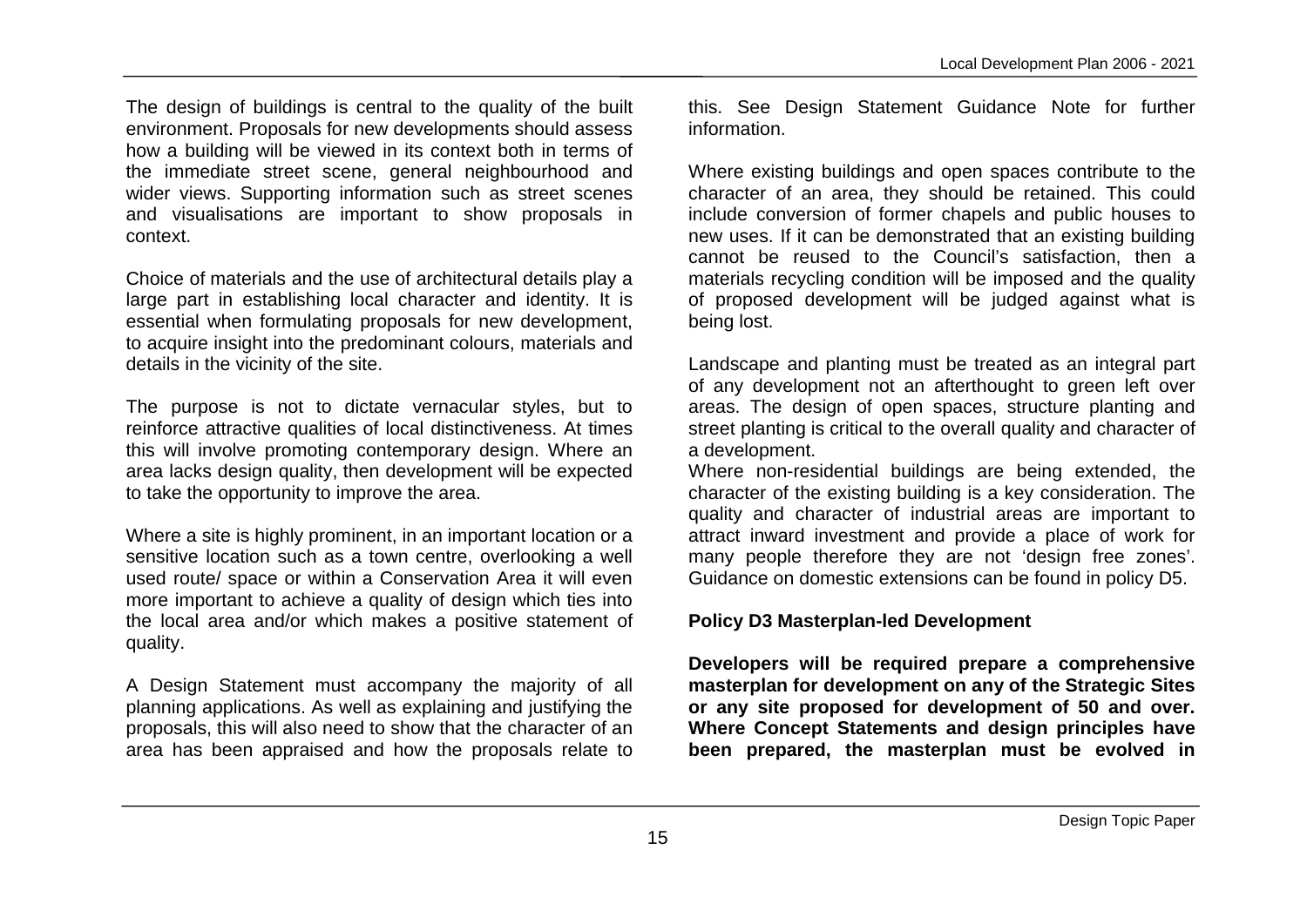**keeping with these. The masterplan must be agreed by the Council prior to any permission being granted.** 

**The masterplan shall set out:**

- **i) The exact site boundaries for the whole development and individual phases, including potential growth beyond the plan period;**
- **ii) Defined walkable neighbourhoods and/or development parcels for which separate development briefs and design codes will be prepared, including plans to show in detail how the design principles will be implemented;**
- **iii) Movement framework which includes details of street character types, pedestrian and cycle routes, main vehicle routes and links to the existing highway network;**
- **iv) Location and design principles for proposed town, neighbourhood and local centres;**
- **v) The range and mix of housing types and the level of affordable housing provision;**
- **vi) Density of housing/ mix of uses for each neighbourhood;**
- **vii) Location and design principles of employment sites;**
- **viii) Location and design principles of social infrastructure sites;**
- **ix) Public transport links, and proposals to limit dependence on the private car;**
- **x) Major landscaping and open space proposals to assimilate new development into the**

**landscape and create a new habitat landscape setting;**

- **xi) Bio-diversity plan, including species and habitat protection, mitigation, compensation and new habitat creation measures for sustainability;**
- **xii) Measures to promote sustainable living, including energy saving designs, innovations in heating and lighting technologies and waste reduction measures;**
- **xiii) Design and public art strategy; and**
- **xiv) The expected phasing and funding release for social and physical infrastructure and implementation timetable, including beyond the plan period.**

#### Justification

The identified strategic sites are key to the future of Rhondda Cynon Taf and they also have potential to deliver significant benefits to the existing communities. To ensure that best use is made of these sites and high quality sustainable development is delivered, the Council has prepared a Concept Statement for each, setting out the key elements of spatial form, required mix of uses and design principles. These Concept Statements will form the starting point for developers in the preparation of the required Masterplans.

Sites of 50 and over have considerable potential at both the local level and county level. The Council is keen to ensure that best use is made of these sites and a high quality development is achieved. Therefore in addition to complying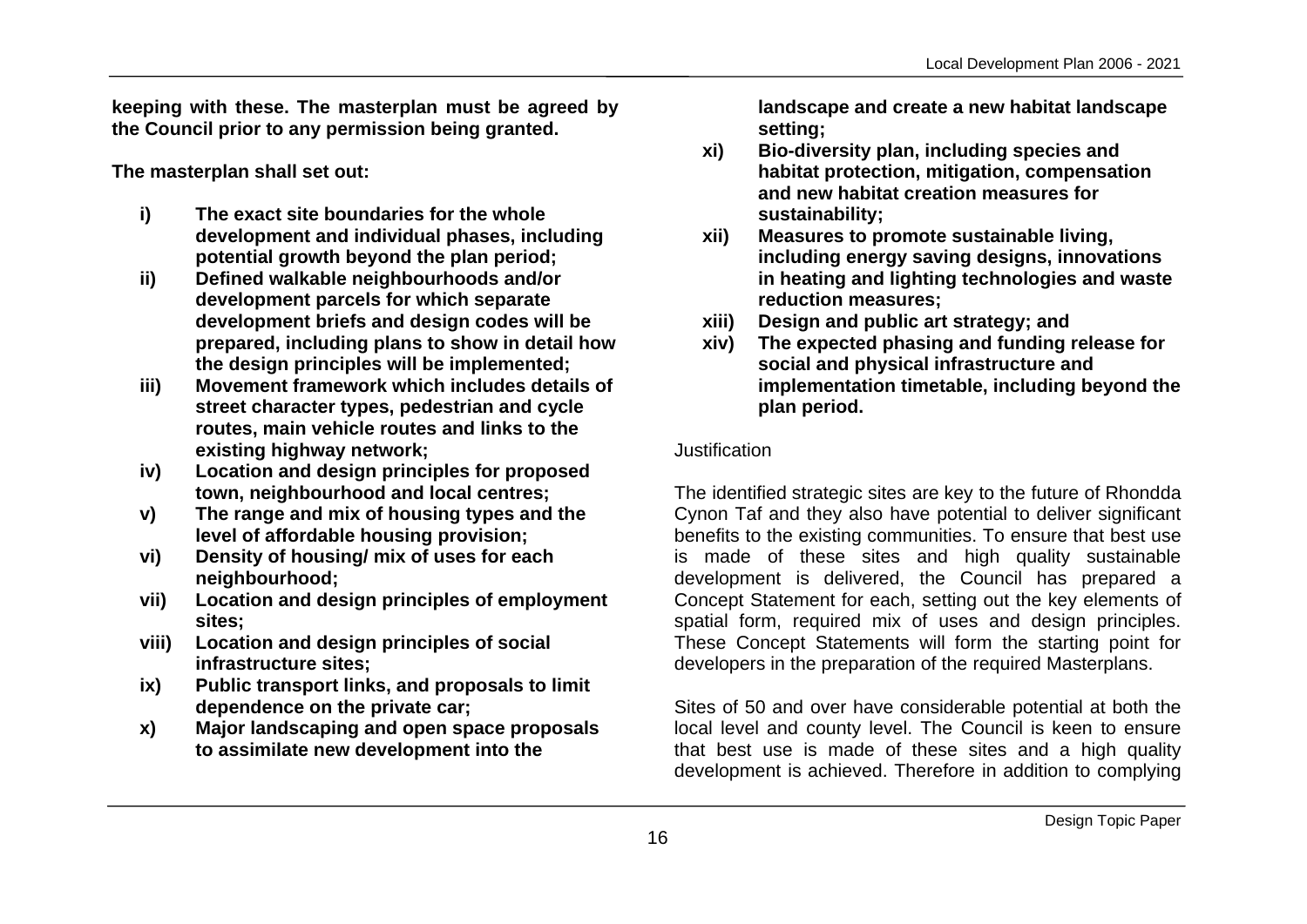with all the policies of this LDP, development which accords with the criteria set out must take a masterplan led approach.

The quality and content of master plans received by the Council varies widely. The majority lack key information or are not capable of being implemented. Therefore it is considered appropriate to set out the above criteria to ensure a rigorous and robust master planning process. For further guidance see the CABE publication 'Creating Successful Master plans'.

#### **Policy D4. Low Carbon Development**

**Buildings can play a key role in delivering sustainable development, particularly as they account for up to half of our carbon emissions. Transport is also a key issue given that nearly a quarter of all car trips are under 2 miles. The Assembly has set out the aspiration for all new buildings to be zero carbon by 2011 and Rhondda Cynon Taff will strive to help achieve this. Development will be permitted where:**

- **i) The site layout and mix of uses maximises opportunities to reduce dependence on cars;**
- **ii) Building design minimised energy loss and use and maximises opportunities to capture and store free energy through measures such as solar orientation;**
- **iii) Schemes with a floor-space of 1000m2 and over or ten or more residential units achieve as a minimum the Good BREEAM (or equivalent)**

**target and the Good EcoHomes (or equivalent) target;**

- **iv) Schemes with a floor-space of 1000m2 and over or ten or more residential units provide at least 10% of predicted energy requirements from on site renewable sources; and**
- **v) Flexibility in building design allows for future change of use.**

#### Justification

Good design can play a key role to contributing to reducing the impact of climate change and promote a more efficient use of resources. Buildings currently account of up to half of our CO2 emissions, therefore there is considerable scope for this further to be reduced through more sympathetic and efficient design.

The recent Stern Report has highlighted a significant body of scientific evidence showing that climate change is a serious and urgent issue.

A reduction in the environmental impact of new developments will be promoted across Rhondda Cynon Taf. This could involve the use of 'greener' construction techniques to reduce CO2 emissions during construction and use. This will also involve the consideration of building design, layout and orientation, the use of sustainable and recycled materials and the promotion of on-site micro generation.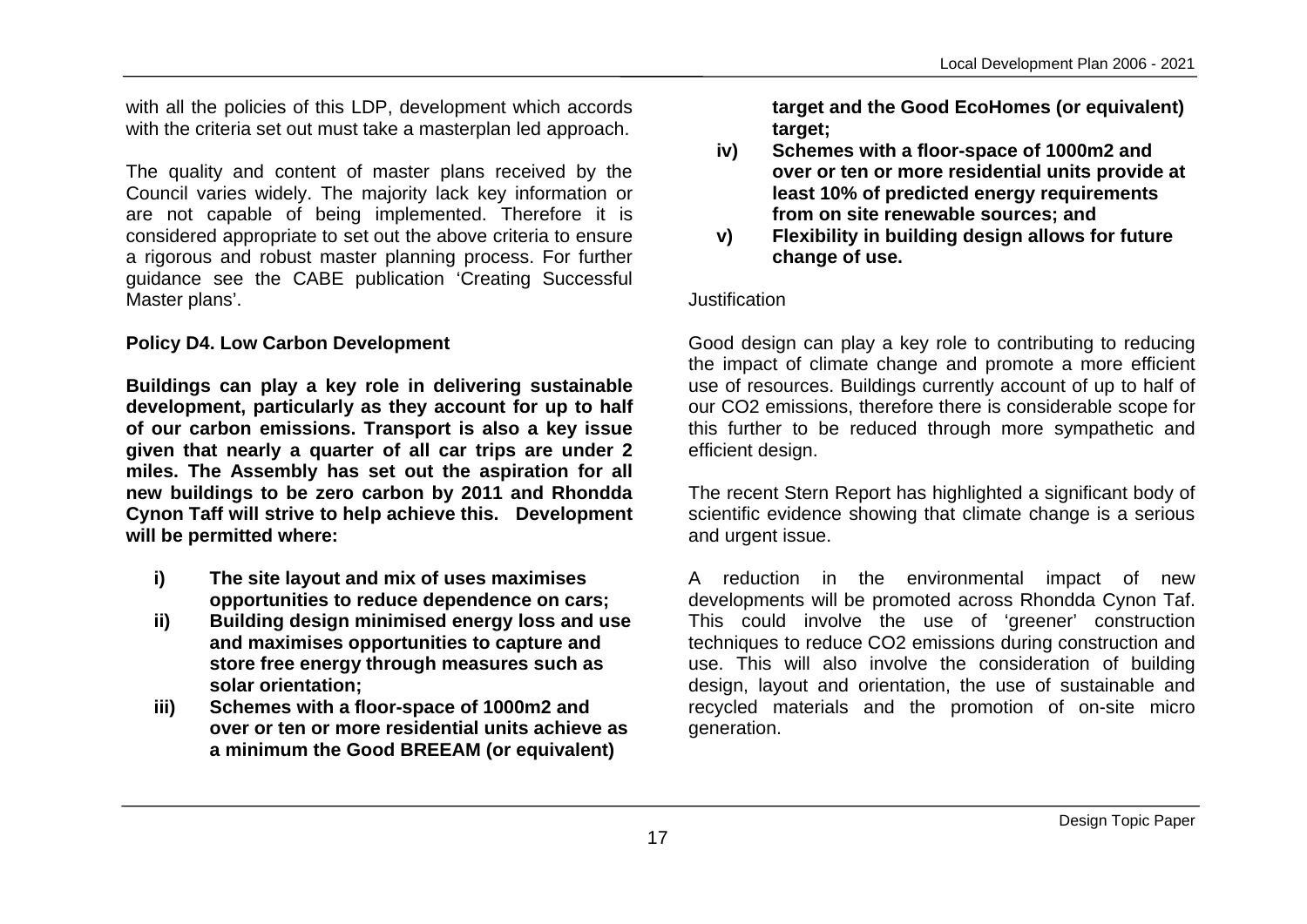The Welsh Assembly Government is encouraging all Local Authorities to require that 10% of a schemes energy requirement should be provided on site through renewable energy sources. This target will be monitored and may be increased as technologies improve. If it can be demonstrated to the Council's satisfaction that the incorporation of renewable energy resources are not practical on site, then off site provision will be sought through committed payments to reduce carbon emissions in the locality by cutting energy usage, producing renewable energy in other locations or tree planting.

The Building Research Establishment has developed the Building Research Established Environmental Assessment (BREEAM) standard for all non-residential buildings and the EcoHomes standard for all domestic buildings. Both approaches incorporate sustainability credentials and encourage good environmental design, site planning and construction in addition to reducing running costs through greater energy efficiency. The requirement to achieve a minimum of a Good standard in both BREEAM and EcoHomes will be monitored and may be increased as technologies improve. The Council will adopt appropriate recognised standards if the existing are superseded.

All developments where EcoHomes or BREEAM standards apply (i.e. developments of a floor-space of 1000m2 and over or ten or more residential units) will have to submit an Energy Statement prepared by an accredited assessor with the proposal.

**Policy D5. Extensions, Alterations and Out Buildings Extensions, alterations and out buildings in domestic situations will be permitted provided they:**

- **i) Reflect or complement the form, siting, materials, details and character of the original building and its curtilage;**
- **ii) Reflect or complement the character of the wider area, particularly where the property forms part of a semi-detached pair, a terrace or a formal street pattern;**
- **iii) Would not cause unacceptable harm to the amenities of neighbouring occupiers;**
- **iv) Retain satisfactory car parking on site; and**
- **v) Provide satisfactory amenity space within the site.**

#### **Justification**

The Council recognises the desire of occupants to stay within communities by adapting and upgrading their dwellings as their life style and personal needs change. However the changes must be balanced against the manner in which works to existing properties both individually and collectively, have an effect on the character of an area. It is important in the interests of good design and to safeguard the character of an area, that such extensions are well designed in themselves, in relation to the main building and the general street scene.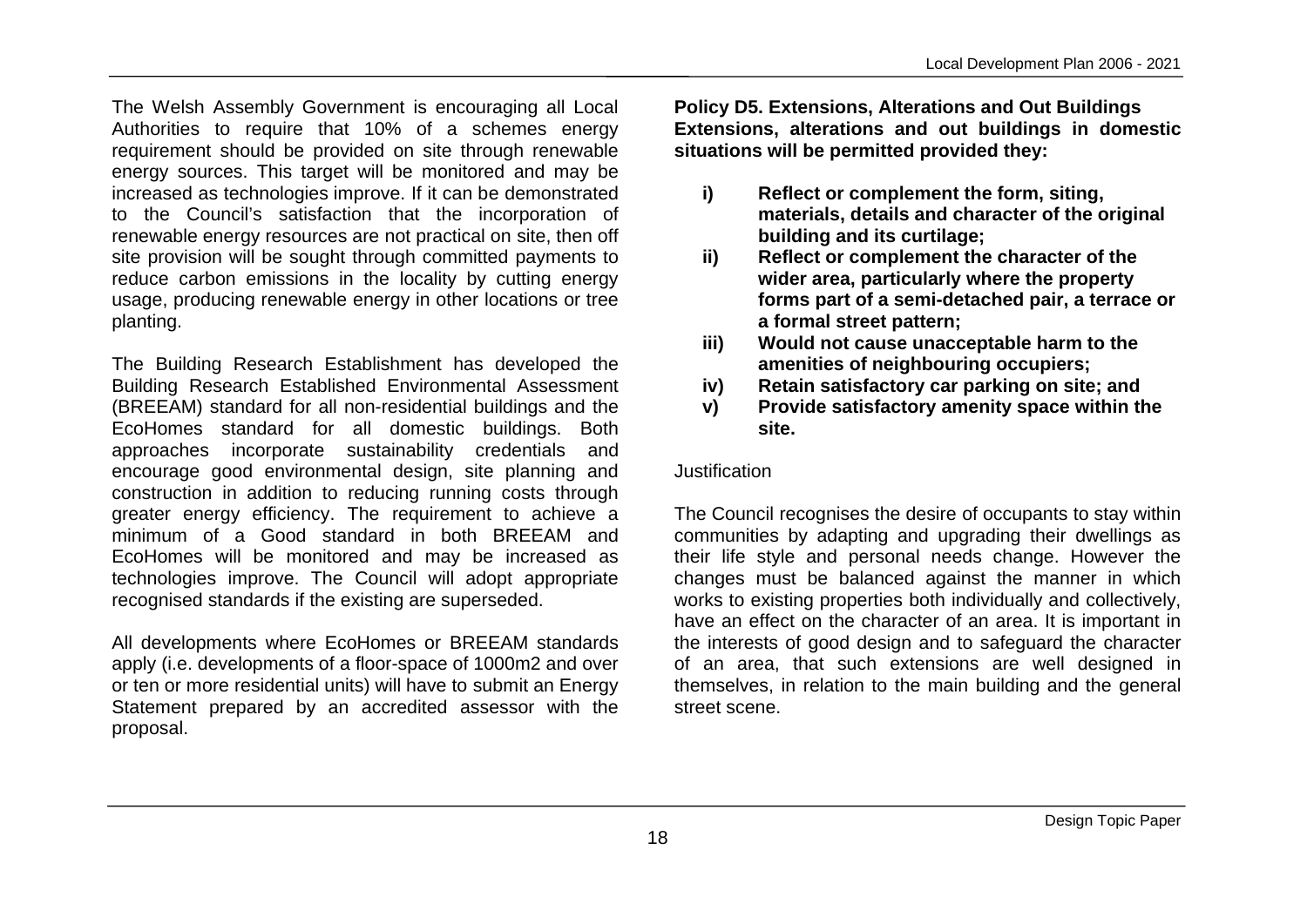Extensions should be subservient to the original building and where possible significant alterations and extensions should be confined to the rear and side elevations.

#### **Policy D6. Alterations to Buildings in the Countryside**

**The alteration, renovation or conversion of existing buildings in the countryside outside the defined settlement boundary will only be permitted where**:

- **i) The existing building is structurally sound or is capable of being made so without substantial major external alteration or reconstruction;**
- **ii) The proposed use is compatible with surrounding land uses and does not require substantial extension;**
- **iii) The character, form, material and design responds to the rural character, and the proposed conversion is in scale and sympathy with the surrounding landscape;**
- **iv) The proposal satisfies transportation considerations including access, traffic generation and parking; and**
- v) **There are no adverse effects on nature conservation interests.**

#### Justification

Buildings in the countryside are important to the overall landscape character and quality of the County Borough. The Council will support the re-use of buildings where they are structurally sound and the works required to accommodate

the new uses are in scale with the building and wider landscape.

Where significant increase in size or alteration in character is proposed, or where the buildings are so derelict that substantial or complete rebuilding is required, this will be treated as a new development in the countryside.

The character of new works could be traditional or contemporary provided they are rural in character and compatible with the existing character of the building.

When converting rural buildings the presence of bats and owls is an issue, which must be thoroughly investigated and may require design revisions.

#### **Policy D7. Shopfronts and commercial frontages**

**Shopfronts that harm the appearance of an area through inappropriate design or through unsympathetic security measures will not be permitted. Shopfronts will only be permitted where:**

- **i) The scale, proportion and overall design of shopfront with is compatible with the upper floors of the main building;**
- **ii) Shopfronts which stretch across more than one building are designed to reflect the change in properties;**
- **iii) The scale, proportion and overall design reflects or complements the wider street scene;**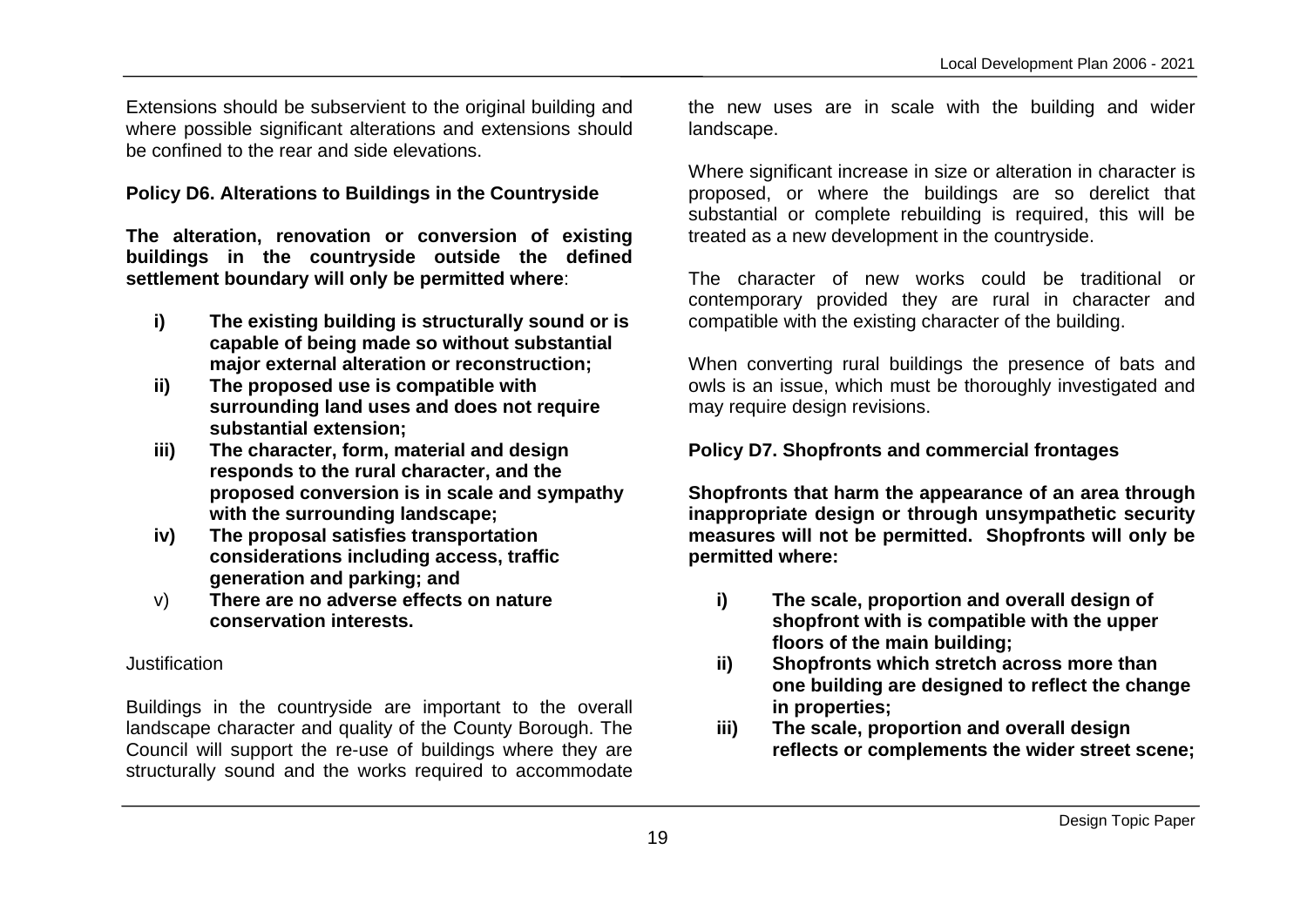- **iv) Existing features and details of architectural interest, or which contribute to the overall character of an area are retained;**
- **v) Safe and convenient access for all is provided;**
- **vi) Security measures are only provided where necessary, and if required are discretely incorporated and designed; and**
- **vii) Independent ground floor access to the upper floors is provided, except where a safe and convenient rear or side access is provide**

#### Justification

Shopfronts and commercial frontages are an essential element of the commercial activity of town and local centres and there is constant pressure to update and modify them. If the visual quality of the borough's shopping streets are to be enhanced, then well-designed shopfronts using good quality materials are essential. It is important that the. It is also important to recognise that the successful use of upper floors to accommodate mixed uses within retail areas usually requires separate access from the street. Where security measures are required they should be sensitively incorporated into shopfronts. The preference is for internal shutters behind the glass, but if external shutters are proposed then they must be of the slatted kind to allow glimpses through to the shopfront behind not solid and be in a painted finish. Design, proportion and scale of the shopfront relates to both the building of which it is part, and to adjoining buildings. In sensitive locations such as Conservation Areas corporate styles may be unacceptable.

#### **Policy D8 – PUBLIC ART**

**The Council will promote the benefits of public art in the Borough and will seek the provision of new works of art as part of new development schemes. Developers will be encouraged to set aside a proportion of their costs for works of art to be provided within the development, or where this is not appropriate, at a suitable location within the Borough.**

The Council recognises that public art can make a positive contribution to the quality of the environment and encouragement will be given to the integration of good quality art or craft works in the design of the public realm, new development or refurbishment proposals. The artwork should be located in publicly visible or accessible areas. Developers are encouraged to integrate art and craft works into development schemes at the design stage.

Developers should consider the opportunities for art at the outset of the design process and are encouraged to engage artists to work with the design team. Consideration should be given to: Location, Materials , Safety, Vandalism.

The recognised benefits of public art include attracting investment into an area. Public art in Rhondda Cynon Taf will play a key role in creating areas and public realm that are more appealing places for businesses to locate.

The community can be regenerated through community art projects but also by being involved in the creation of a public art work this can lead to employment opportunities and training.